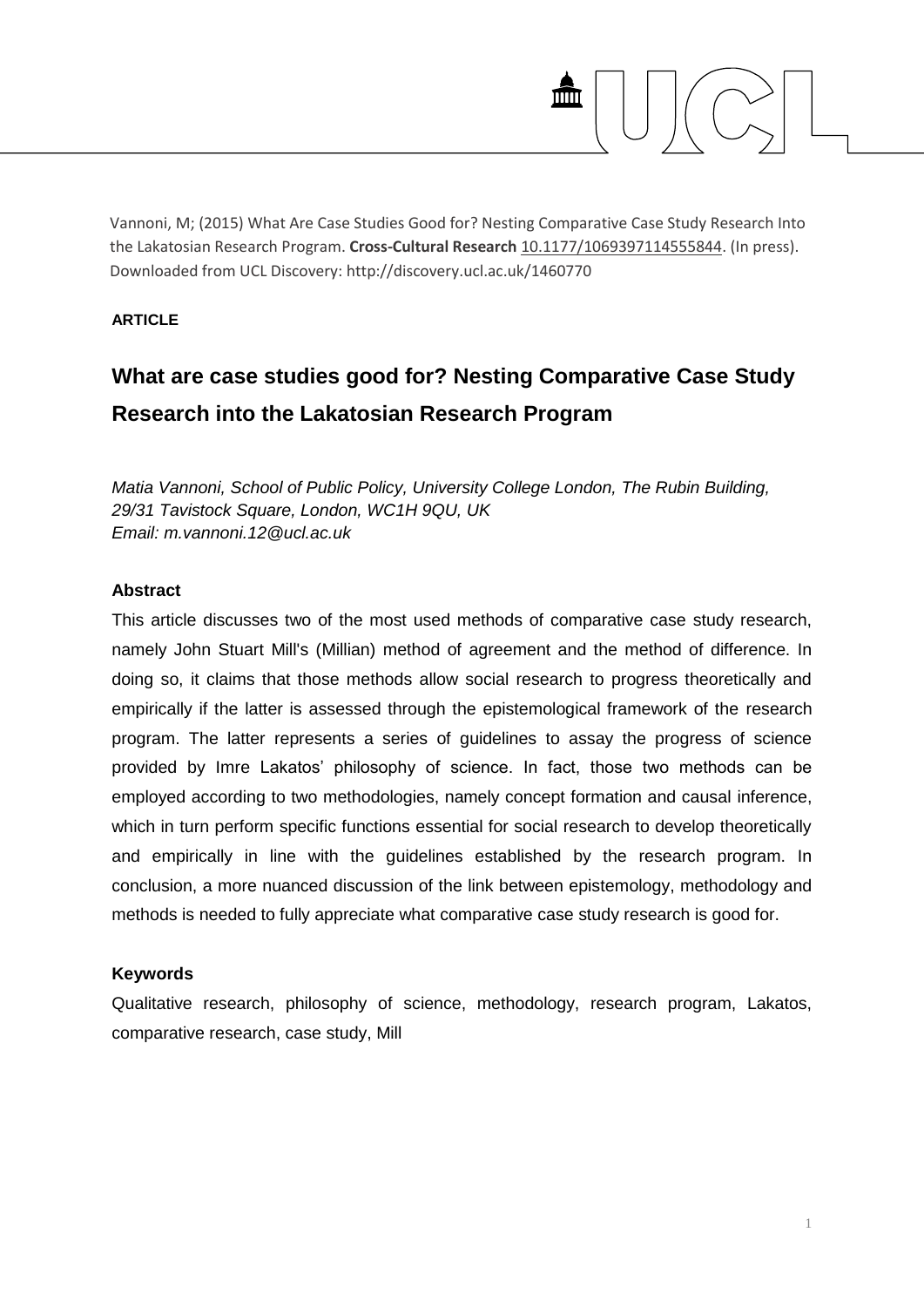#### **Introduction**

By building on the concept of research program I posit that the John Stuart Mill (Millian) method of agreement and the method of difference perform complementary functions which allow research to progress both theoretically and empirically. The research program, as put forward in Imre Lakatos' philosophy of science, presents a series of guidelines to assay the development of research in a field: a new theory should be more explanatorily powerful as well as empirically tested. If used in conjunction the Millian methods can derive a new theory which explains novel facts, through their concept formation methodology, and they can provide an empirical test for that new theory, through their inferential methodology.

This work provides a threefold contribution. First of all, it contextualises comparative case study research into a broader discussion on the philosophy of science. In doing so, it links epistemology, methodology and methods within a single framework. By starting from two methods, namely the Millian comparative methods, I demonstrate that thanks to their two methodologies, namely concept formation and causal inference, they allow research to progress according to epistemological rules, namely the ones provided by the research program. Secondly, this work provides an intuitive template to conduct case study research in an epistemologically and methodologically sound as well as effective and efficient manner. Indeed, as shown in the example below, the combination of the two methods discussed in this work usually does not usually require more than the description of four instances of different phenomena occurring in the same period and country. Last but not least, this work paves the way for a more nuanced discussion on the role of case study research and more generally qualitative research in social sciences. In fact, it demonstrates how theoretical and empirical progress can be achieved through comparative case study research without any support from statistical analysis, for instance.

This work commences by introducing the concepts of case, sample and population and by claiming that comparative case study research embodies two methodologies which cannot and should not be disentangled: concept formation and causal inference. Then, the two most common ways to compare cases, namely the Millian method of agreement (in this work called the MA method) and the method of difference (in this work called the MD method), are discussed with special emphasis on their comparative advantages and disadvantages. This work proceeds to the introduction of Lakatos' research program as a way in which research (should) evolves and the ensuing section demonstrates how theoretical and empirical progress can be achieved by using the two Millian methods as both concept formation and inferential tools. In this vein, this work connects epistemology, methodology and methods. Then, an example of research program in social research, namely the political economy of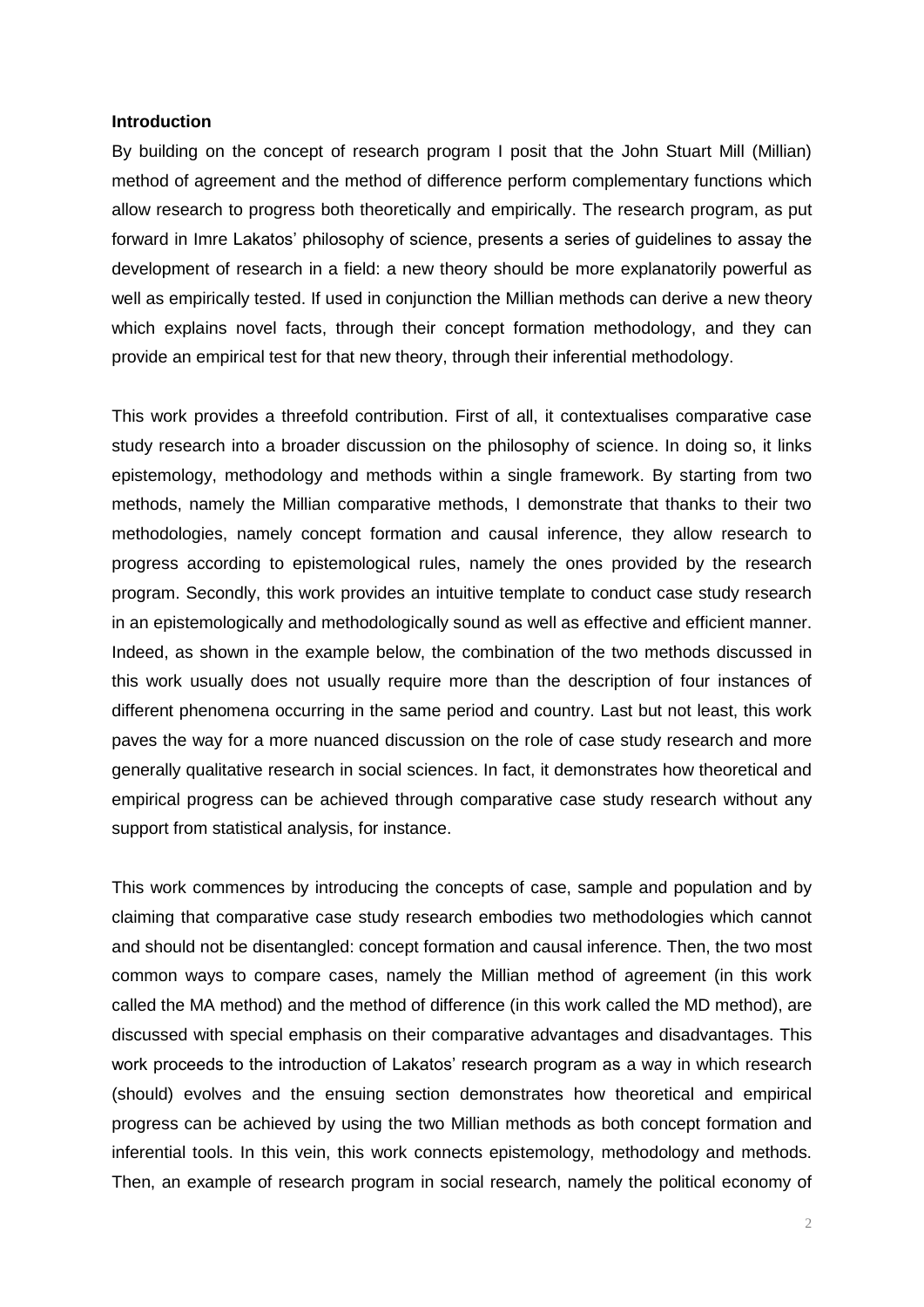redistribution, is provided for illustrative purposes. The last section concludes by illustrating the application of comparative case study research in another field of study which can be assayed as a research program, namely the political economy of corporate governance. Several conclusions are drawn, some of which purposely more provocative than substantiated in order to open a discussion in the field on the topics dealt with in this work.

#### **Comparative Case Study Research**

A case is a spatially and temporally bounded political and/or social space and, as emphasised below, the spatial and temporal boundaries are determined according to the theory the researcher addresses. Similar cases (again, similar with respect to the theory) form a population for which the researcher aims to infer causal relationships by extracting a sample. Cases in turn are divided into variables or factors for which observations are collected (Gerring, 2004). Comparative case study on its part is a qualitative research method which aims to infer causal relationships between factors by systematically comparing instances of a phenomenon, namely cases conceived as different configurations of variables or factors (Rihoux & Ragin, 2009). As argued by some authors (Mahoney, 2007; Ragin, 2010) comparative research bears also on the function of concept formation. I posit that the inferential and the concept formation functions cannot be disentangled, as instead argued by Lijphart (1971) and Schwartz-Shea and Yanow (2002): in the comparative method these two functions can and must be reconciled (Mahoney, 2007; George and Bennett,  $2005$ <sup> $i$ </sup>. Another criterion defining comparative research is the number of instances under analysis which is inferior to those analysed with statistical methods. Yet, no left cut-point is needed to define comparative case study research. In fact, what are labelled as single case studies, such as deviant and limiting cases (Gerring, 2007b) are often nothing more than comparative research conducted in an implicit (Lijphart, 1971) or introverted (Rose, 1991) manner<sup>ii</sup>. They, indeed, compare the case under analysis with the hypothetical population of cases to which the theory at stake applies with inferential purposes.

#### **The Millian Comparative Methods**

Although by using different labels when comparing cases to infer causal relations scholars have mostly used the method of difference and the method of agreement<sup>iit</sup>. The logical foundation of those two methods may be traced back to Mill's (1888) masterpiece, where he identifies two methods of elimination of potential explanations related to a phenomenon<sup>iv</sup>. In inquiring the potential cause of an effect (or the other way round) two methods may be employed: either the researcher compares cases as similar as possible or as different as possible except for the dimensions in which he/she is interested. As rightly emphasised by Rihoux and Ragin (2009), a fruitful discussion on these two methods must take into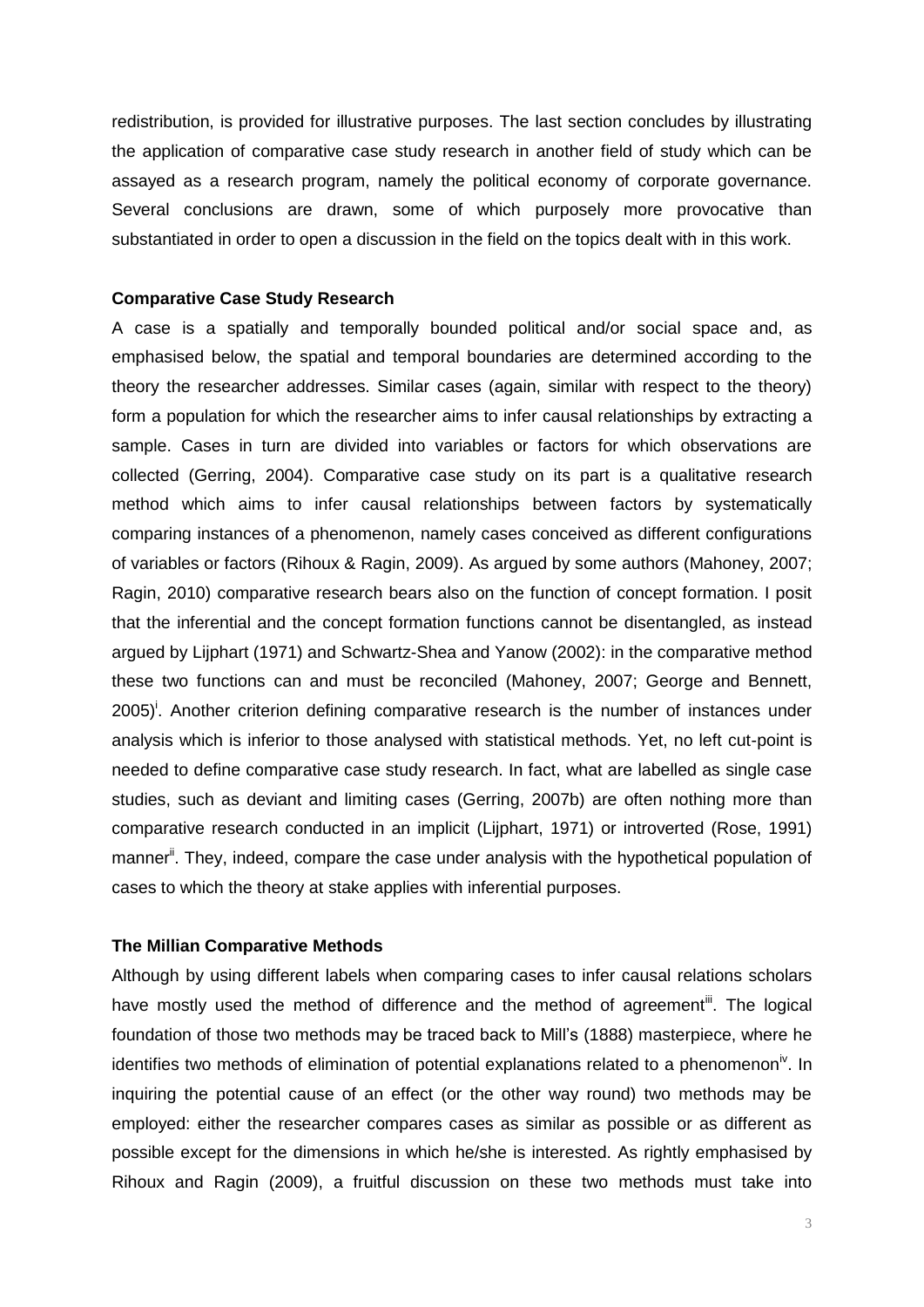consideration both the dimensions, on which the discussion by Przeworski and Teune (1970) primarily centres, and the outcomes of cases, which receives more emphasis in Mill's (1888) discussion. In this vein, the two methods may be also labelled most different and similar outcome (the MA method) and most similar and different outcome (the MD method) (Rihoux & Ragin, 2009). The MA method compares two (or more) cases as different as possible with the exception of the dependent and the independent variables whilst the MD method compares similar cases with the exception of the dependent and the independent variables. In the former the researcher proceeds by eliminating the differences between the two cases as potential explanations whereas in the latter he/she eliminates the similarities.

The literature has always been sceptical in employing those methods in social sciences. The major reason being the comparability of cases, namely that the possibility of finding two most similar or different cases in social reality is arguably really low (Mill, 1888; Skocpol & Somers, 1980). Indeed, ideally the MD and the MA methods should compare respectively two identical or completely different cases apart from the independent and dependent variable. Furthermore, scholars have also emphasised the idiosyncrasies of each method: equifinality, with the risk of failing to reject a false null hypothesis, and overdetermination, with the risk of falsely rejecting a true null hypothesis, are deemed to plague respectively the MA method (Mill, 1888) and the MD method (Gerring, 2004; Odell, 2001; Przeworski & Teune, 1970)<sup>V</sup>. Equifinality refers to different configurations of variables or factors associated with the same outcome. The selection on the dependent variable typical of the MA method (Geddes, 1990; King, Keohane, & Verba, 1994) does not allow the researcher to exclude other potential configurations which lead to the same outcome. Figure 1 builds on the discussion in Geddes (1990) and it illustrates the issue of equifinality when using the MA method. Equifinality in this example refers to the fact that two configurations of variables, namely  $X_1$ ,  $X_2$  and  $X_3$  and  $X_0$ ,  $X_2$  and  $X_3$ , are associated with the same outcome, namely Y. By comparing the cases A and B with the MA method the researcher cannot reject the false null hypothesis in the bottom right panel<sup>vi</sup>. In other words, by employing exclusively the MA method the researcher cannot infer a relationship between  $X_1$  and Y.

#### *(Figure 1)*

The literature has hitherto agreed that the low degrees of freedom associated with the MD method does not allow the researcher to control for all the factors present in the analysis (Lijphart, 1971). The problem of too many variables and too few cases has been identified by the literature as the most serious one in comparative case study research (King et al., 1994). Figure 2 illustrates the issue of overdetermination in the MD method: in this example the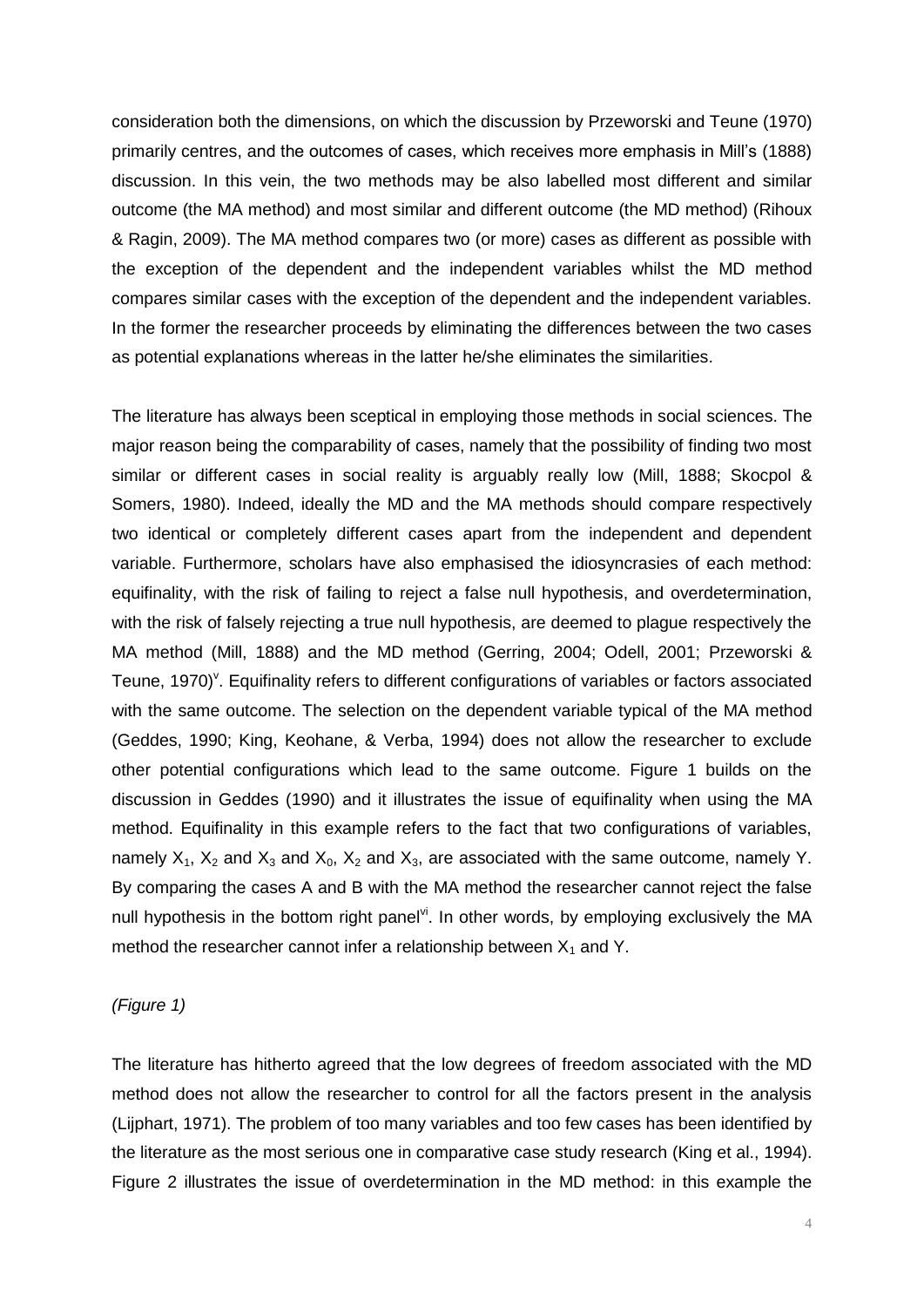researcher analyses the relationship between two variables in two cases. In this case the researcher cannot conclude that  $IV<sub>1</sub>$  is related to DV, let alone infer causality. Indeed, a relationship is present also between DV and  $IV<sub>0</sub>$ , as shown in the bottom left panel. In this vein, the researcher cannot infer a causal relationship between  $IV<sub>1</sub>$  and DV in that unable to reject the true null hypothesis that  $IV<sub>0</sub>$  is related to DV. The researcher does not know whether the relationship between IV<sub>1</sub> and DV is spurious and, relatedly, whether and how IV<sub>1</sub> and IV<sub>0</sub> are associated. The traditional methodology literature (King et al., 1994; Lijphart, 1971) has hitherto proposed the increase in sample size as the main solution to this problem, namely by adding a case C to control for  $X_0$ .

#### *(Figure 2)*

The two methods receive separate attention also for what concerns their comparative advantages: the literature focuses on the claims the two methods give rise to and on the type of variance which they account for. First of all, the MD method is considered to formulate in-depth claims about social reality with high internal validity whereas the MA generates claims with high external validity (Rihoux & Ragin, 2009). As claimed by Przeworski and Teune (1970), by excluding all the differences between cases the MA method allows the researcher to move the focus of the analysis, from the reforms of the market of corporate control in Germany and France to the power of organised business in corporate governance reform in the example provided below, and thus to draw more generalizable conclusions. Conversely, in the MD the focus of the analysis remains the same, namely the reform of the market of corporate control in the example, thus providing a more detailed description of the phenomenon under analysis in different contexts but less generalizable results. This is thoroughly discussed in the example below.

Not only do the two methods differ with respect to the scope of the claims the researcher derives from them, but they also differ with respect to their content. As emphasised by Mill (1888), the method of difference inquiries the cause of an effect thus identifying necessary conditions whereas the method of agreement investigates the outcome of a cause thus looking for sufficient conditions (Ragin, 2010). Indeed, the MD method usually starts from an unexpected difference in the outcome between two similar cases thus leading the researcher to inquiry into the cause of that outcome (Hancké, 2009). In this vein, the MD method allows the researcher to state that the independent variable is a necessary condition for the dependent one in that they co-vary (Skocpol, 1984). The MD method compares a configuration where the independent and dependent variables are present with a configuration where they are not. In Goertz and Levy's (2007) words, the researcher needs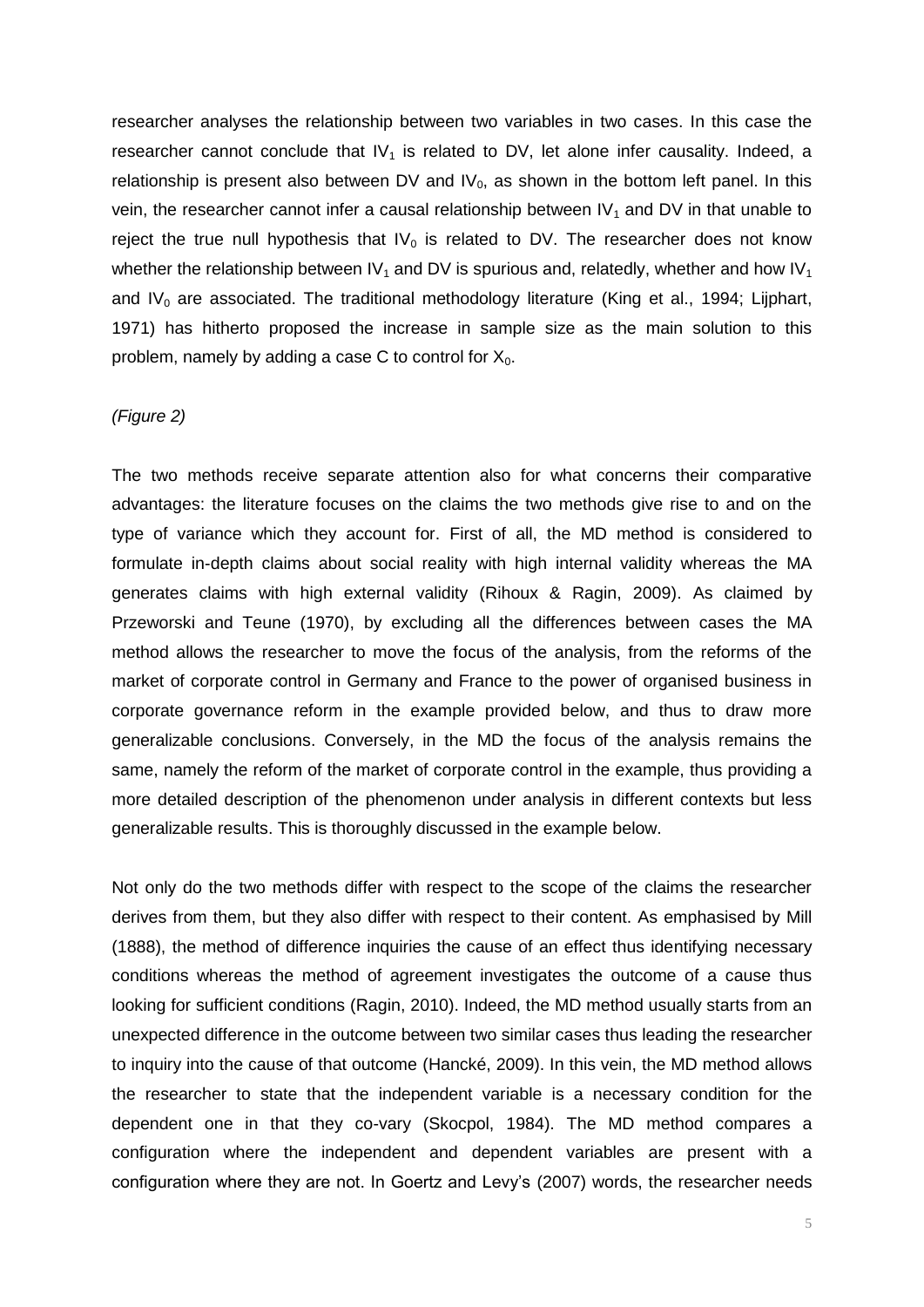counterfactuals in order to identify necessary causes. Contrariwise, the MA method allows the researcher to look for the sufficient conditions for an outcome. Indeed, the cases under analysis in the MA method present configurations where the independent and dependent variables of interest are present<sup>vii</sup>. As for the type of variation under analysis, the literature emphasises that the MD method is usually employed to investigate temporal variation (Della Porta, 2008; Gerring, 2004; Gerring, 2007a; Mill, 1888) whereas MA is usually employed to account for spatial variation (Bartolini, 1993; Skocpol, 1984), especially in the analysis of rare or even unique events (Skocpol, 1991). In fact, in the analysis of a phenomenon the comparison between the situation before and after that phenomenon occurs represent one of the most common applications of the MD method (Hancké, 2009). Conversely, comparing two spatially distant social or political units allows to control for a variety of differences between them thus representing one of the most common application of the MA method. Using Gerring's (2004; 2007a) categorisation of case study research the MA method is more often used for cross-sectional research designs whereas its counterpart for longitudinal research designs. Table 1 provides a summary of the discussion in this section.

#### *(Table 1)*

#### **The Lakatosian Research Program**

In this work I posit that the two Millian methods perform different but complementary functions if nested into the Lakatosian research program. From an epistemological perspective<sup>viii</sup>, a Lakatosian approach to research maximises the utility of comparative research in that the researcher is able to achieve both theoretical and empirical progress where using the Millian methods in their two methodological variants: as a concept formation tool and as a inferential tool. In this vein, the two Millian methods perform different but complementary functions and optimally they should be used in conjunction (what Mill, 1888, calls the joint method of agreement and difference). This work explores the functions performed by the two methods both as concept formation tools (aiming at theoretical progress) and as inferential tools (aiming at empirical progress) after briefly introducing the concept of the Lakatosian research program.

In the last years increasing attention on the part of what Mahoney (2010) terms the new methodology literature has been devoted to the process of embedding social research in the broader discussion on the philosophy of science (George & Bennett, 2005; Hall, 2013; Hancké, 2009; Schmitter, 2008; Vennesson, 2008). Nonetheless, the new methodology literature has hitherto limited the discussion on the philosophy of science to how to embed process tracing, namely the analysis of within case variation (George & Bennett, 2005), into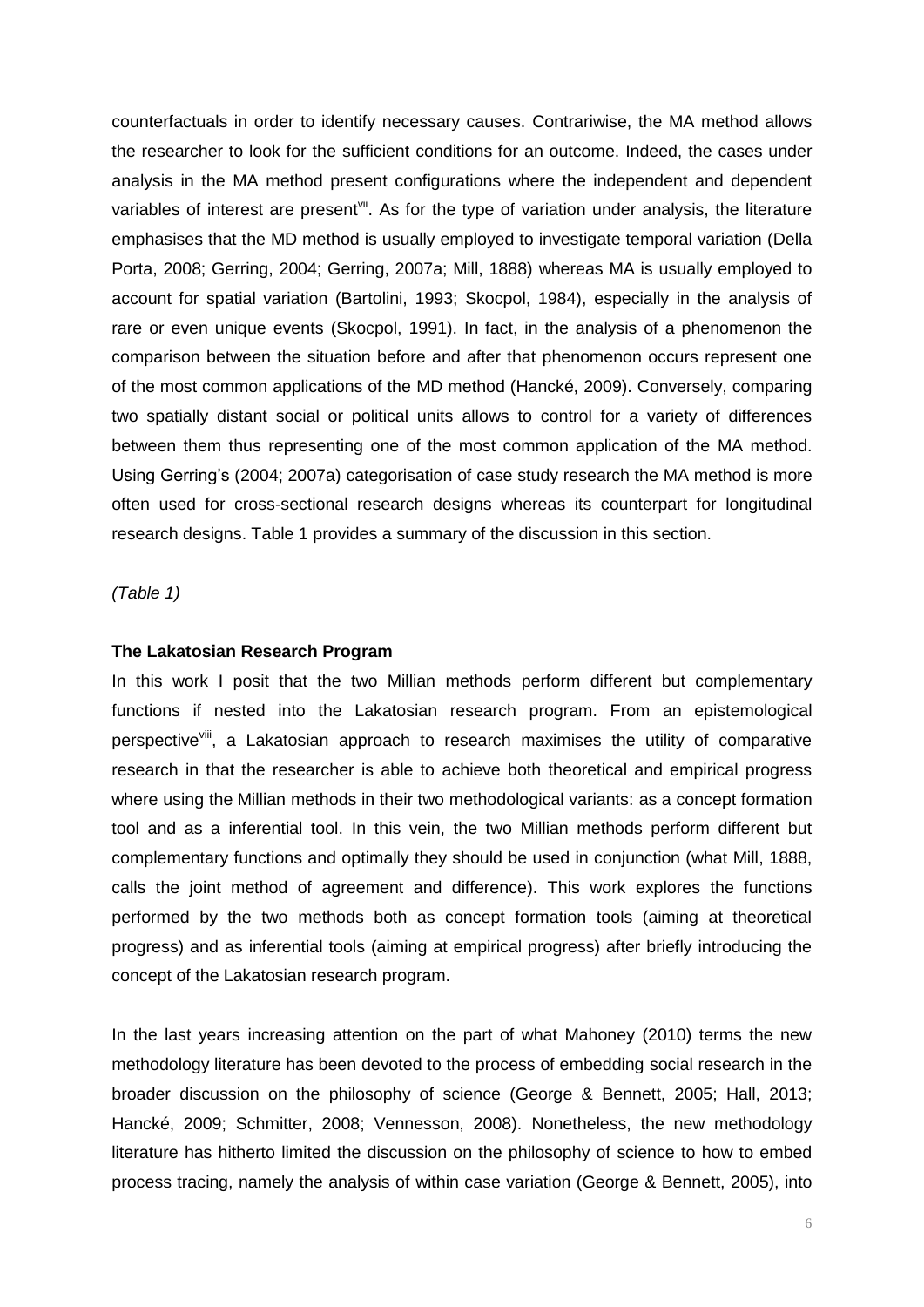prior theoretical knowledge. Even when the philosophical debate is explicit as in Vennesson (2008), whose applied rationalism provides a nuanced discussion on the different stages of knowledge, it is circumscribed to the different conceptualizations of case study research with no attention paid to the theoretical and empirical progress of science. Likewise, although the conceptualization of research as a cyclical endeavour has already been embraced by historical sociology (Skocpol, 1984; Skocpol & Somers, 1980) no mention is present on how science can progress along that cycle. Furthermore, the tendency to consider that approach as idiosyncratic to that particular discipline is still dominant in the methodology literature (Hall, 2013; Rohlfing, 2013). In this vein the concept of research program borrowed from the philosopher Imre Lakatos (Lakatos, 1970; Lakatos & Musgrave, 1970) can provide epistemological bases for comparative case study research. Other scholars have emphasized the advantages of the Lakatosian philosophy of science as applied to social research to assay its progress (Hall, 2003; Hall, 2013; Hancké, 2009). Nevertheless, no discussion is present in the literature on social research as an overarching endeavor comprising a series of functions performed by different methods which ultimately leads to theoretical and empirical progress. In other words, no discussion is present on how to link methods to their methodologies and in turn to epistemological premises.

In the philosophy of science two criteria which demarcate science from pseudoscience had been identified until the 1970s: verification and falsification (Bartley, 1968; Bunge, 1982; Lakatos, 1970). Verificationism and falsificationism are rather straight forward: a statement is scientific in that respectively verifiable or falsifiable. The former approach was developed in the 1930s by the Vienna Circle whereas the latter is associated with Popper's work (1962). Although not yet completely passé in social research (Waltz, 2003) the falsificationist approach was harshly criticized for not considering the impossibility of disentangling facts from theory. The conclusions to which most philosophers of science came in the 1970s was that theories cannot be proved or disproved with facts. An alternative theory of scientific change was provided by (Kuhn (1974); 1996) who distinguished normal science from its rare revolutionary moments on which philosophers of science had theretofore focused. According to Kuhn (1974) normal science develops through puzzle solving, namely small adjustments of the theory in order to account for new empirical evidence. Although the puzzle solving criterion overcame the issue of assaying theories in mere empirical terms two issues were associated with Kuhn's (1974; 1996) theories: the incompatibility of paradigms and the nonrational criterion to appraise paradigms (Elman & Elman, 2003b). In fact, two or more Kuhnian paradigms cannot coexist and the dominant paradigm is such only thanks to the assent of the research community (Elman & Elman, 2003b): no guidelines to appraise a paradigm are supplied.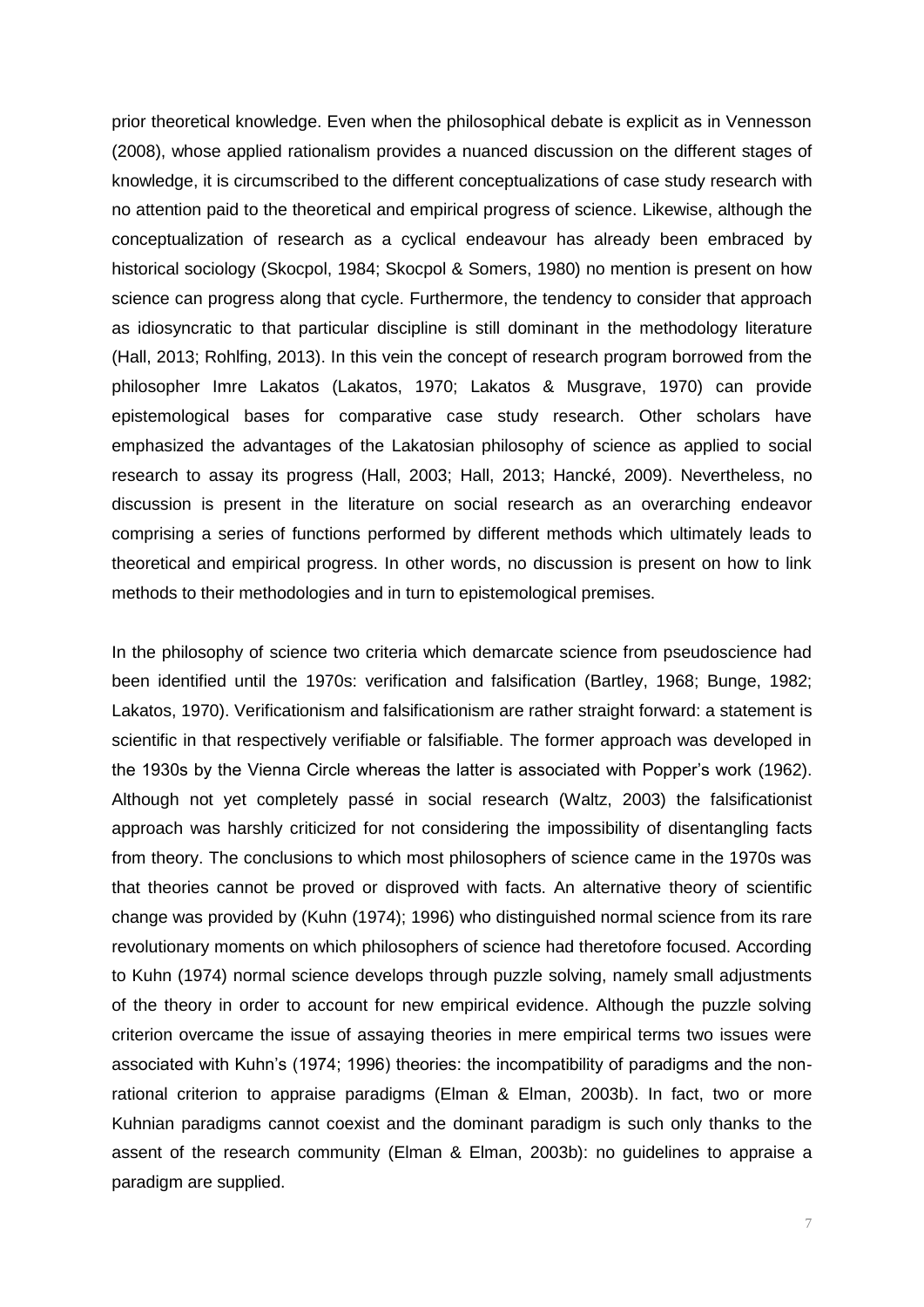In counterposition to the non-rationality of Kuhnian philosophy and to the focus on individual theories of Popperian philosophy Lakatos (1970) introduced a sophisticated variant of falsificationism in which the unit to be appraised in scientific terms is not an individual theory but a series of successive and interrelated theories, namely the research program. Lakatos' (1970) philosophy of science explains how science develops and, differently from Kuhn's (1974; 1996), suggests how this trajectory is to be appraised (Elman & Elman, 2003b). The research program is composed by four elements: the hard core, the negative heuristic, the protective belt and the positive heuristic (Elman & Elman, 2003a, 2003b). The hard core represents the fundamental premises on which the theory part of the research program relies, such as the focus on rational and utility maximizing actors in political economy (Austen-Smith, 2009): those premises are specified in the negative heuristic. The hard core cannot be empirically tested nor disproved otherwise the creation of a new research program is necessary. The protective belt consists of a series of propositions which can be empirically tested and periodically adjusted (Elman & Elman, 2003b), such as the assumption certain strands of political economy take that different national political economic institutions necessarily incentivize divergent patterns of action among societal actors. The positive heuristic contains the guidelines for the production of new theories within the research program: usually they refer to the explananda, such as the explanation on how economically motivated actors interact in the political arena in political economy (Wittman & Weingast, 2009).

The Lakatosian research program has been associated with a view of research as a threecornered (Hancké, 2009) or even four-cornered fight (Schmitter, 2008) between the old theory  $T_1$ , the aberrant fact, the new theory  $T_2$  and the null hypothesis derived from the latter. In this vein, the Lakatosian research program is associated with a cyclical view of research, already familiar to several strands of social sciences, for instance historical sociology. Nonetheless, the major difference between the Lakatosian conception of research program and that cyclical view of research is the progress research achieves. The Lakatosian research program may be summarised as follows. While addressing the theory  $T_1$  the researcher finds deviant empirical evidence which cannot be explained. Accordingly, the researcher proceeds by altering the assumptions of the protective belt of  $T_1$  the researcher derives a theory  $T_2$  which explains more phenomena than the previous theory  $T_1$  (what it is termed theoretical progress) (Lakatos, 1970; Lakatos, Feyerabend, & Motterlini, 1999; Lakatos & Musgrave, 1970). Then, the researcher finds empirical support for  $T_2$  (what it is termed empirical progress). This is graphically summarised in Figure 3.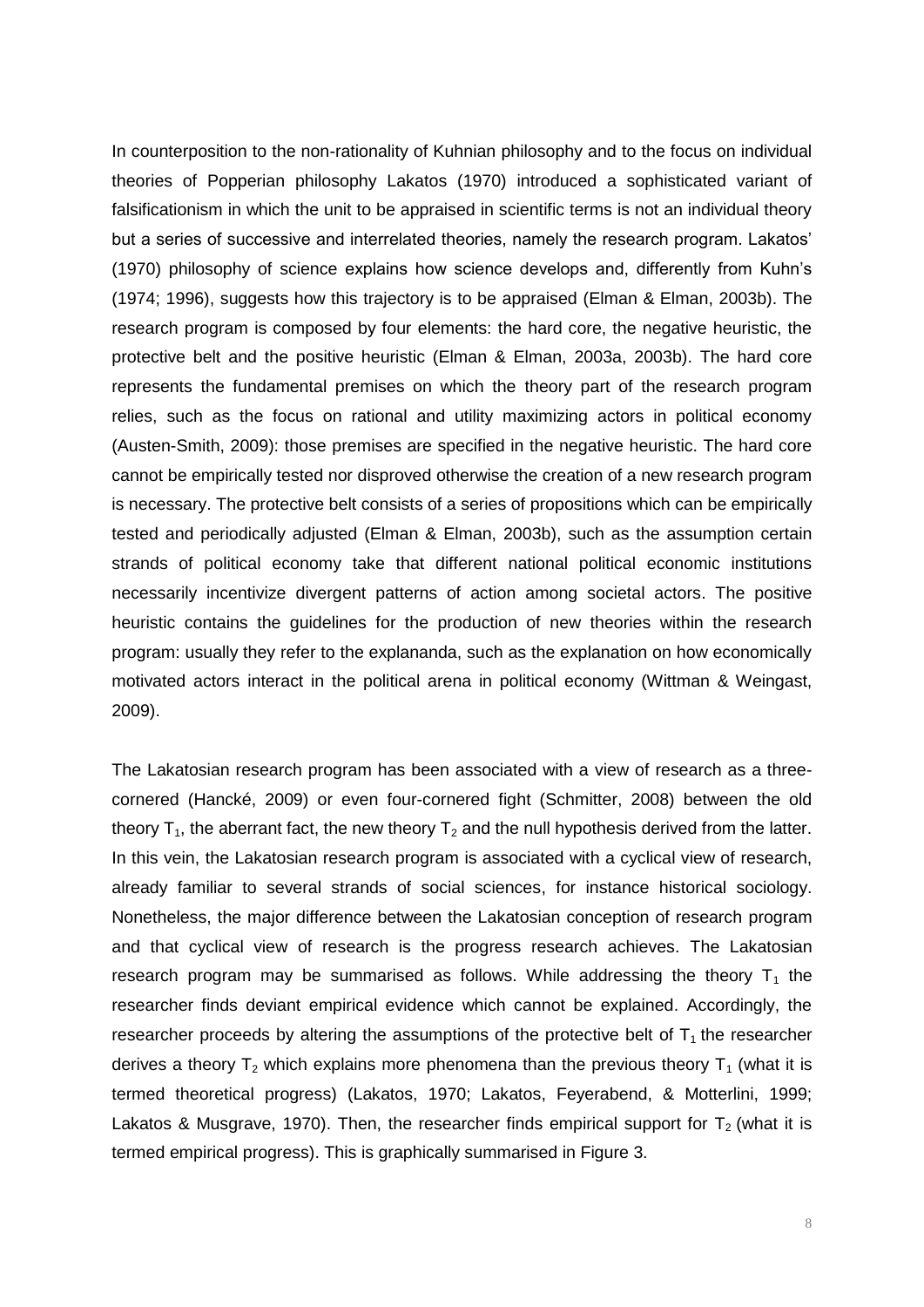#### *(Figure 3)*

#### **The Political Economy of Redistribution as a Research Program**

In this this section I take the political economy of redistribution as an example of a research program. I define political economy as a discipline which analyses the interrelation between politics and economy (Wittman & Weingast, 2009) through formal modelling in positive political theory (Austen-Smith, 2009). In Lakatosian terms, the hard core of the political economy of redistribution as a research program is represented by the assumption of rational and utility maximiser actors and the positive heuristic by the explanation of the creation and development of the welfare state through (sometimes implicit) formal modelling. In this section I demonstrate that the political economy of redistribution has scientifically progressed by means of the introduction of increasingly explanatorily powerful theories, namely theories based on more encompassing theoretic models able to explain novel facts and which in turn have found empirical support. Indeed, the refinement the literature has periodically applied to the assumptions of the theoretic models to explain the political economy of redistribution makes the political economy of redistribution the perfect example to show how science should progress according to the research program.

The political economy of redistribution may be divided into three main strands. The first strand emerged in the 1950s/1960s (Arrow, 1963; Downs, 1957; Olson, 1965, 1982) and it employed collective preference theory conceiving the welfare state as epiphenomal to individual behaviours (Goldthorpe, 1984; Hall & Taylor, 1996). The main assumption of the protective belt was that the fixed preferences of rational utility maximiser actors smoothly aggregate and they are automatically transposed into authoritative decisions on redistribution. In the study of redistribution exemplar of this strand is the median voter theorem rejuvenated by Meltzer and Richard (1981) who predicted that as a reaction to universal suffrage contemporary welfare regimes would have been characterised by convergence towards increasing redistribution. The rationale was that the lower the income of the median voter, is and the higher the demand for redistribution would be. Indeed, as the income of the share of population necessary to win the elections, namely 50 per cent (of which the median voter is representative), decreases the demand for more redistribution increases.

The second stream introduced (non-cooperative) game theory into political economy giving analytic relevance to political, economic and cultural institutions (Austen-Smith, 2009). As a reaction to the empirical evidence which put into question the existence of a common functional logic across countries (Goldthorpe, 1984), namely the aberrant fact for the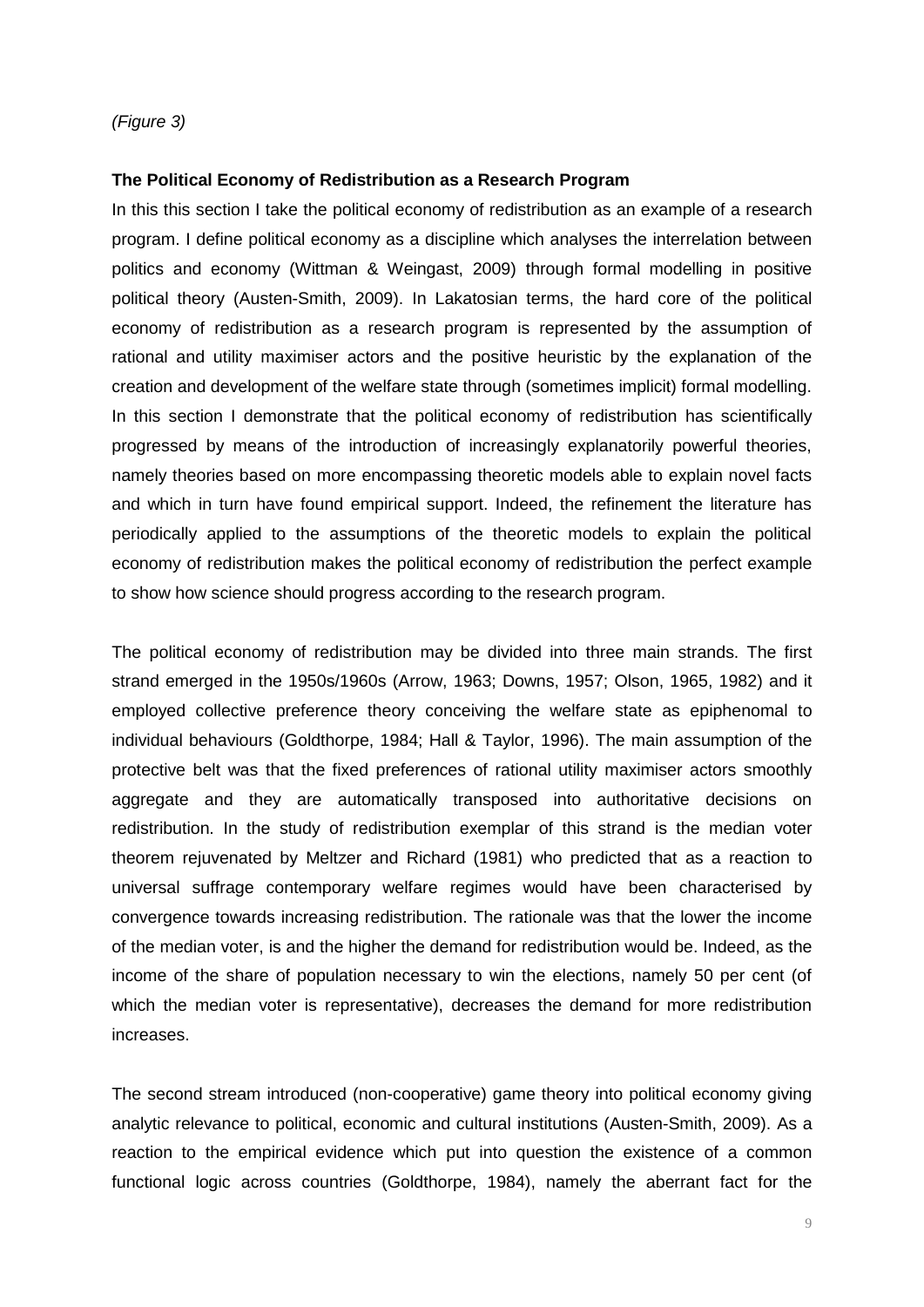collective preference theory, this stream focused on industrial and class conflict by using non-cooperative game theory. The most prominent example in the study of redistribution is the power resource theory (Esping-Andersen, 1990; Esping-Andersen & Korpi, 1984; Korpi, 1983; O'Connor & Olsen, 1998). The latter claimed that although social classes have fixed preferences vis-à-vis redistribution institutions, such as the electoral system but also cultural values, mediate how those preferences aggregate and transpose into authoritative decisions on redistribution. For instance, although across the world working classes share the same preferences towards redistribution and although those preferences tend to diverge from business' preferences, labour acted differently in Mediterranean countries and in the UK in the 1980s. Indeed, in the former the state provided a wide array of social services, such as family benefits, perhaps due to the primary role family has historically enjoyed in Catholic societies. In this way the working class reduced their demand for more traditional redistribution, namely taxation. Contrariwise, in the more individualistic British society no social benefits were provided thus fuelling the demand for more traditional redistribution and triggering a decade of social unrest. In conclusion, the interaction between conflicting societal actors with divergent preferences assumes different forms across countries due to the differences in economic, political and cultural institutions.

The third and contemporary strand of the political economy of redistribution relies on mixedmotive game theory. In counterposition to the strands introduced above Cusack et al. (2007) and Iversen and Soskice (2009) argue that business and labour do not necessarily have conflicting interests. For instance, where the benefits of economic coordination outweigh the costs of redistribution business and labour tend to coordinate in the political realm. In other words, where employers and employees already coordinate in the economic realm, for instance due to the management of vocational training and professional education (Culpepper, 2001), their preferences coincide also in the political realm. This implies that actors have different preferences across multiple issues involved in the same game, such as redistribution and economic coordination.

It should be noticed how the evolution of the political economy of redistribution can be assayed as a research program. Indeed, each strand introduced above modifies the assumptions of the protective belt of the previous one. The median theorem voter as applied to redistribution (Meltzer & Richard, 1981) claims that since the median voter has an income below average, the electoral aggregation of preferences will automatically lead to more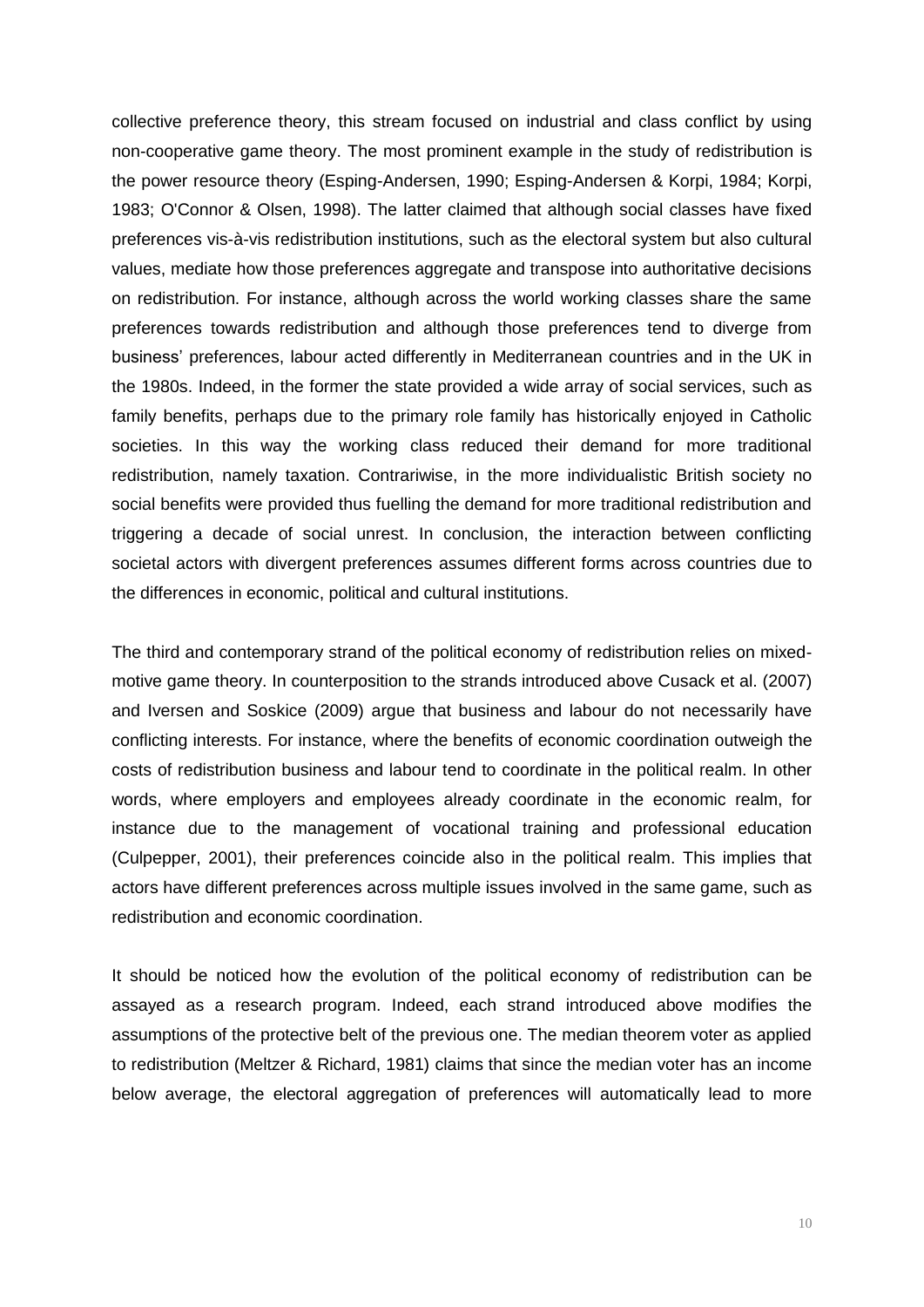redistribution<sup>1</sup>. As a logical consequence, the more uneven the allocation of wealth, the higher the redistribution will be (Iversen, 2008). Nonetheless, several subsequent works underlined that countries such as the US, where wealth is unevenly allocated, tend to redistribute less than countries with more egalitarian economies, such as the Nordic countries (Esping-Andersen, 1990; Moene & Wallerstein, 2001). This aberrant fact required an adjustment of the protective belt and the formulation of a new theory. In doing so, Esping-Andersen (1990) and his power resource theory emphasised the differences across welfare regimes: different institutions mediate the effect class struggle has on redistribution. In this vein, the lack of the role of political and cultural institutions in the collective preference theory represents the protective belt which needed to be identified and modified in order for the research to progress theoretically.

The non-cooperative game theory, on which the power resource theory is based, could not explain why some countries, such as Germany, were characterised by high redistribution. Indeed, as it was common belief in the literature (Lipset & Rokkan, 1967; Rokkan, 1970) proportional systems were deemed to be established by the dominant elites of the  $19<sup>th</sup>$ century so as to fragment power and avoid the situation where the increasing voting population would demand more and more redistribution. Yet, Cusack, Iversen, and Soskice (2007) demonstrated that the need for economic coordination led to the tendency to redistribute more on the part of the dominant elites. Indeed, in Germany the necessity of coordination between employers and employees was crucial for the industrial revolution of the  $19<sup>th</sup>$  century and it has become a common practice since then: this has led to a generous welfare state (Iversen & Soskice, 2006). In this case the modification of the protective belt rests in the shift from non-cooperative game theory, where actors have fixed preferences across issues which usually are conflictual across the society, to mixed-motive game theory, where actors can assume different preferences across issues thus leading also to cooperation between business and labour, for instance. Again, the theoretical progress is achieved thanks to the fact that the mixed-motive games assume less restrictive assumptions thus explaining more facts than non-cooperative ones.

Before proceeding to the ensuing section the concept of the hard core and negative heuristic deserve further discussion. In a recent study Aarøe and Petersen (2013) analyse the creation and development of the welfare state from a new perspective: evolutionary psychology. Those authors posit that attitudes towards redistribution and thus the modern welfare state are psychologically related to the state of hunger. Indeed, throughout history,

**.** 

 $<sup>1</sup>$  The income of the median voter is usually below the average income since the distribution of income in any society is</sup> skewed towards the right.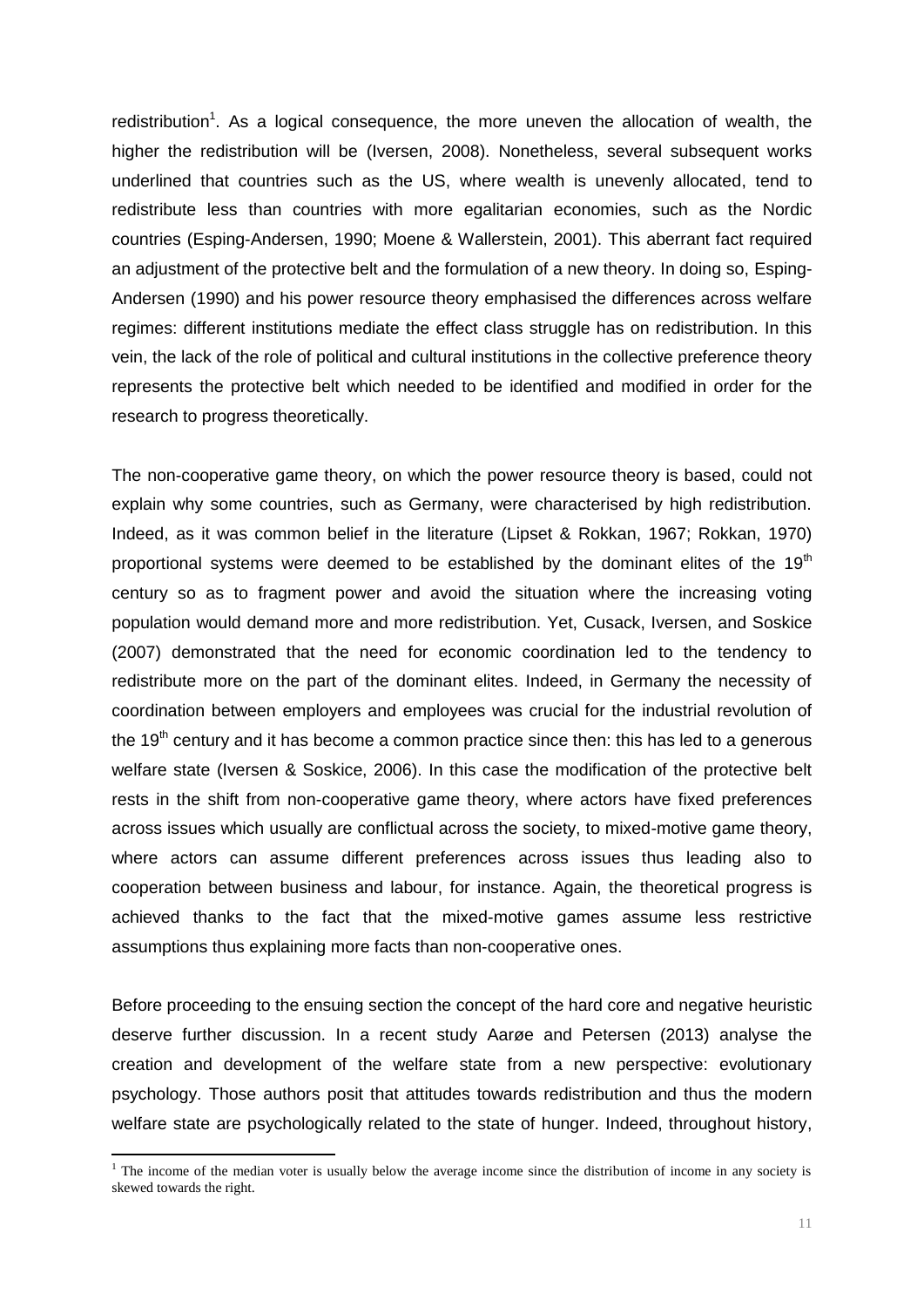resource sharing has become common in situations of temporary hunger, such as famines. They support this statement through an experiment by using blood glucose level in individuals as an indicator of hunger and by using games to measure individuals' propensity to resource sharing. This theory explains something which the theories introduced above cannot explain, such as short term attitudes towards redistribution and thus medium term adjustments in welfare state within the same country, and it finds strong empirical confirmation through a natural experiment. Furthermore, this study (partially) follows the positive heuristic of the research program of the political economy of redistribution, namely it aims to explain the welfare state. Nonetheless, it creates a new research program: what may be called the (evolutionary) psychology of the welfare state. In fact, differently from the other theories described in this section it modifies the hard core thus breaking the assumption at the basis of the negative heuristic of the political economy of redistribution: rational and utility maximiser actors. The theory proposed by Aarøe and Petersen (2013) posit the individuals are motivated by an historically built psychological attitude towards hunger.

#### **Nesting Comparative Case Study Research into the Lakatosian Research Program**

After having introduced Lakatos' philosophy of science and its main concept, namely the research program, as a way in which science evolves and also as a series of guidelines to assay a body of theories two points deserve further attention. Lakatos' (1970) philosophy of science has already been mentioned in social research both in methodological (Hall, 2003; Hall, 2013; Hancké, 2009) as well as substantive works<sup>ix</sup>. Nonetheless, very few works really unpack the concept of research program thus limiting the discussion to a cyclical view of research where theory and empirics interact between one another. For instance, the literature has hitherto paid little attention to the concepts of theoretical and empirical progress. In fact, a new theory in order to be progressive should predict novel facts and find empirical confirmation. Although confusion prevails over the term "novel fact" this work employs the definition put forward by Lakatos, Worrall, and Currie (1980) and used in Elman and Elman (2003b). A fact is defined as novel in that it does not play a role in the development of the theory. In other words, explaining the aberrant fact for  $T_1$  does not suffice for  $T_2$  to lead to theoretical progress. Furthermore, the novel facts predicted by  $T_2$ must find empirical confirmation. Nonetheless, there is agreement among scholars that the empirical test of the new theory can be partial or at least provided at a later stage.

Secondly, this work aims to link together epistemology, methodology and methods. The argument put forward in this section is that comparative case study research in its concept formation methodology is functional to the theoretical progress in the research program, namely to the identification and prediction of novel facts, whereas in its inferential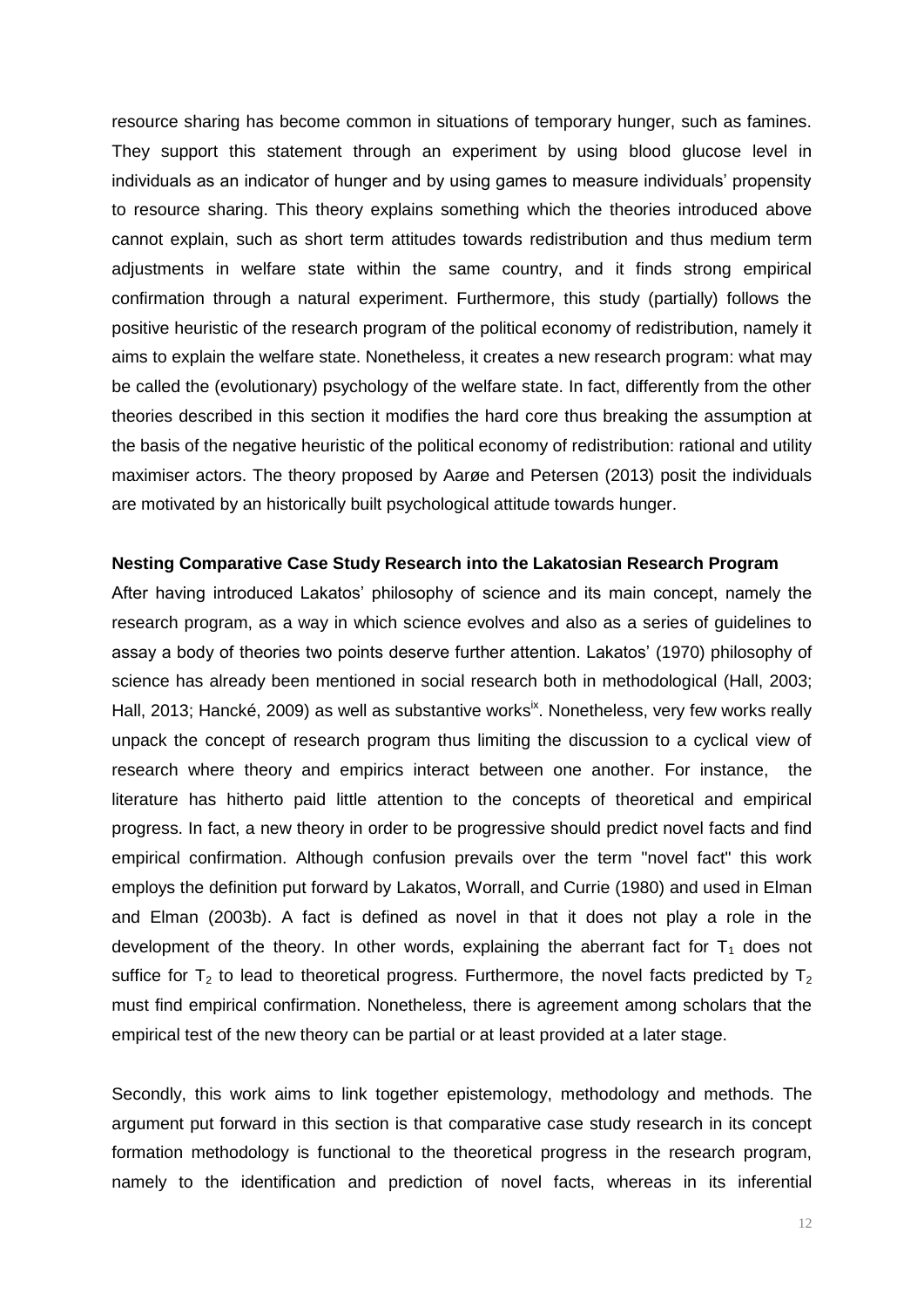methodology to the empirical progress, namely the confirmation of the new theory. The discussion commences with concept formation being logically prior to causal inference<sup>x</sup>.

The Millian methods perform different but complementary functions when used as concept formation tools. They can, indeed, be placed on different levels on what Sartori (1970) terms the ladder of abstraction thus allowing the researcher to climb it. The MD method arguably develops concepts per genus et differentiam resulting in what George and Bennett (2005) define as middle range typological theories. As illustrated in Figure 3, starting from the genus  $T_1$ , which contains the concepts IV<sub>2</sub> and IV<sub>3</sub> and DV, the researcher re-categorises such a genus according to the new categorisation  $X_1$  identifying thus the new concept IV<sub>1</sub>. In other words, through the MD method the researcher differentiates the genus  $T_1$  into a new categorisation by altering the assumptions of the protective belt of  $T<sub>1</sub>$ . The result is a middle range categorical theory in the form 'if  $X_1$  then IV<sub>1</sub> causes DV, if non-X<sub>1</sub> then IV<sub>2</sub> (and/or IV<sub>3</sub>) causes DV'. It should be noticed that at this stage the concepts  $IV_1$ ,  $IV_2$  and  $IV_3$  and DV have similar characteristics in terms of extension and intension. Then, by applying the MA method the author reconciles the new categorisation into a new genus  $T_2$  (containing the concepts  $X_1$ ) and Y). By comparing similar instances the researcher excludes everything different from the concept  $X_1$  and Y: he or she creates the new genus  $T_2$  (and the related concepts  $X_1$  and Y) ex adverso, namely by negation (Sartori, 1970).

Sartori (1970 p.1044) argues that medium level categories (what George and Bennett, 2005, defines middle range typological theories) are created through 'comparisons among relatively homogenous contexts'. As seen above, the homogeneity (i.e. comparability) of cases is dictated by the genus  $T_1$ . In doing so, the researcher compares cases belonging to the same genus in order to identify the aberrant facts which do not fit that genus and the related concepts (A and B in the figures). Then, he/she goes further by identifying and altering the assumptions of the protective belt on which  $T_1$  relies: the categorisation  $X_1$  in Figure 3. Then, the researcher moves forward by comparing similar cases according to the new concept  $X_1$ . In other words, he/she defines the new genus  $T_2$  (and the related concepts) by negation. The result is the genus  $T_2$  characterised by concepts, such as  $X_1$  and Y, with less intension and more extension (Sartori, 1970) then those at the basis of the genus  $T_{1}$ , such as  $IV_2$ ,  $IV_3$  and DV. As a conclusion, the genus  $T_2$  brings theoretical progress to the research program.

The comparative methods as inferential tools make research progress empirically according to the guidelines set out by the Lakatosian philosophy of science. Indeed, it theoretically guides the researcher on the comparability of cases as well as it leaves the full burden of the empirical confirmation of the new theory  $T_2$  to future endeavours<sup>xi</sup>. Differently from what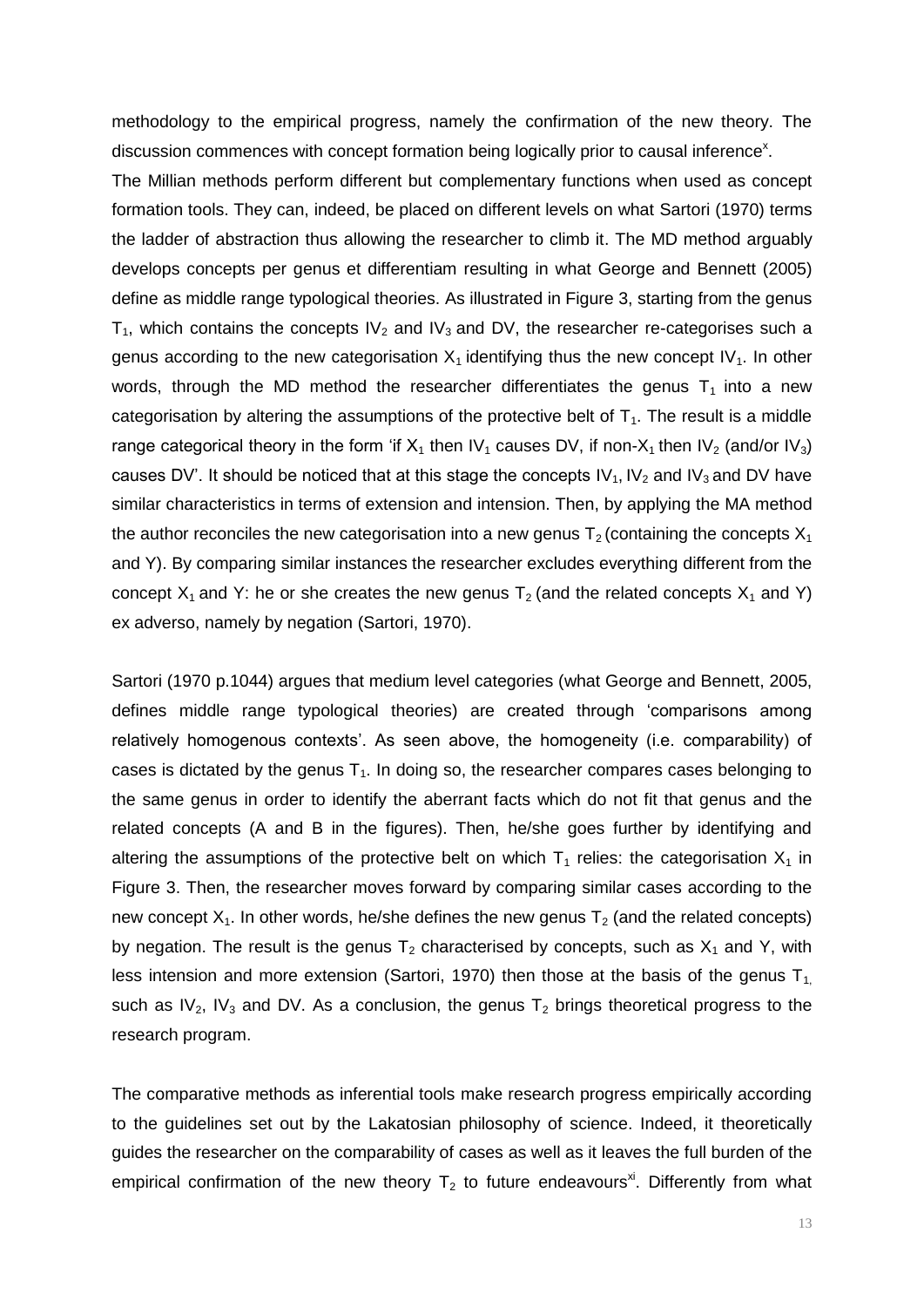argued by the literature cases are not comparable per se, maybe because they represent countries in the same geographical area (Lijphart, 1971). As claimed by Bloch (1934) 'the unity of place is disorder [...] only the unity of problem makes a centre' (in Skocpol and Somers, 1980 p.194): what makes cases comparable is the fact that they can be compared by using concepts belonging to the same genus (Sartori, 1970), namely they are comparable according to the theory  $T_1$  the researcher addresses. This attenuates the issue of overdetermination, namely the risk of falsely rejecting a true hypothesis, in that the researcher implicitly compares his/her own cases with the hypothetical population of cases identified by the theory  $T_1$ . As applied to Figure 2, the researcher implicitly compares the cases A and B with the population of cases which includes also the case C which in turn allows to control for IV<sub>0</sub>. Otherwise, if IV<sub>0</sub> does not belong to the genus T<sub>1</sub> the researcher is not interested in controlling for it in that it falls outside the scope of the research program.

In this vein, Figure 2 shows the application of the MD method: in this case the researcher can affirm that the independent variable  $IV_1$  causes the dependent variable DV by eliminating the potential explanations offered by  $T_1$  (i.e. IV<sub>2</sub>, IV<sub>3</sub> and IV<sub>4</sub>). The use of the MA method would lead to the failure in rejecting the false hypotheses that DV and IV<sub>2</sub> IV<sub>3</sub> and IV<sub>4</sub> are related, as shown in Figure 1. This demonstrates that equifinality and the related risk of failing to reject a false hypothesis can be overcome with the help of the MD method. Figure 1 shows the application of the MA method, which demonstrates that  $X_1$  (and not  $X_2$  or  $X_3$ ) causes Y. It should be noticed that, as demonstrated above, the concepts (or variables in this case)  $X_1$  and Y contain the concepts (or variables)  $IV_1$ ,  $IV_2$   $IV_3$  and DV. Accordingly, not only is the progress made by the research theoretically but also empirically. Indeed, theory  $T_{2}$ , which claims a causal relationship between  $X_1$  and Y, is more explanatorily powerful than theory  $T_1$  in that it explains the relationship between IV<sub>2</sub>, IV<sub>3</sub> and DV but also the one between IV<sub>1</sub> and DV, for instance. As seen above, the concepts  $X_1$  and Y are more extensive than IV<sub>1</sub>, IV<sub>2</sub>, IV<sub>3</sub> and DV. Furthermore, the new theory T<sub>2</sub> finds (partial) empirical support.

Before proceeding to an example of how to apply the Lakatosian research program to comparative case study research, a consideration on causal inference is needed. Apart from few notable ground breaking works at the very beginning of 2000s (Goldthorpe, 2001), one of the main contributions of the new methodology has been a revamped attention to causal inference in the 2010s. The new methodology literature (Collier, 2011; Collier, Brady, & Seawright, 2010a; Collier, Brady, & Seawright, 2010b; Gerring, 2008; Hall, 2013; Mahoney, 2010) identifies two main modes of causal inference in qualitative research: covarational and mechanismic. Those two modes of causal inference entail different pieces of evidence and they are related to different methods. A mechanismic mode of causal inference relies on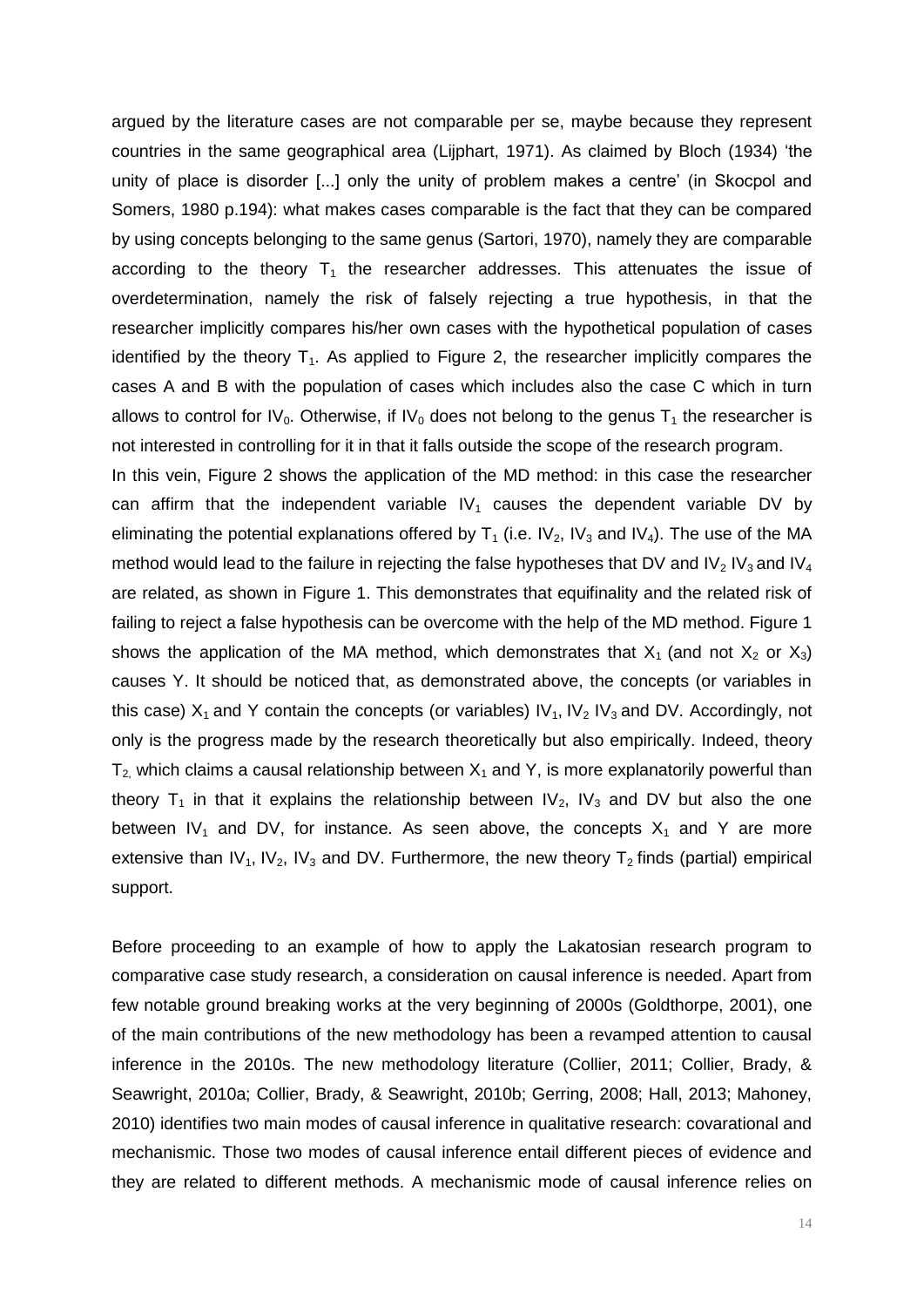causal process observations as the main type of evidence (Collier, 2011; Collier et al., 2010a; Collier et al., 2010b) and it is underpinned by within case analysis, namely process tracing (George & Bennett, 2005). Conversely, a covarational mode of causal inference relies on more traditional data set observations (Collier et al., 2010b) and it is used by comparative case study research, as used in this work. As done in Figure 1 and Figure 2, cases are divided into variables or factors (what Rihoux & Ragin, 2009, term a configurational approach) and those which co-vary or those which do not are considered to be associated.

# **The Political Economy of Corporate Governance as a Research Program and Comparative Case Study Research**

This section provides another example of a research program in social research, namely the political economy of corporate governance, and it shows how theoretical and empirical progress can be achieved by using the Millian methods in the two methodologies introduced above, namely concept formation and causal inference. The choice of this research program as an example is dictated by the illustrative purposes of this section. Indeed, a single work, namely Culpepper's (2011) *Quiet Politics and Business Power: Corporate Control in Europe and Japan*, employs both the MD method and the MA method in order to bring theoretical and empirical progress in that research programme. Accordingly, that work perfectly exemplifies the link between epistemology, methodology and methods on which this work focuses.

Culpepper's (2011) work investigates the corporate governance reform in Germany, France, Netherlands and Japan<sup>xii</sup> by starting from a specific aspect: the market for corporate control. The latter refers to the role of the equity market in corporate takeovers, namely whether the acquisition of a company follows exclusively economic rules or it is regulated by law, for instance. The major theories at the time of writing were the partisan theory (Cioffi & Höpner, 2006) and the coalitional theory  $(T_1)$  (Gourevitch & Shinn, 2005), which emphasised the role of partisanship (IV<sub>2</sub>) and the role of cross-class coalitions (IV<sub>3</sub>) in the creation of a passive market for corporate control (DV). In other words, those markets where (at least certain) companies could not be acquired through the equity market, namely by simply buying shares, such as in Germany and Netherlands, were explained by focusing on the economic policy promoted by social democratic parties in power and on the role of trade unions in defending firms against liberalisation. Nonetheless, those two theories could not explain the increase in hostile takeovers in some countries, such as in France, and not in others, such as in Germany, as a consequence of the financial globalisation in the 1990s (the aberrant fact, namely cases A and B in figures). The in-depth analysis of those cases conducted by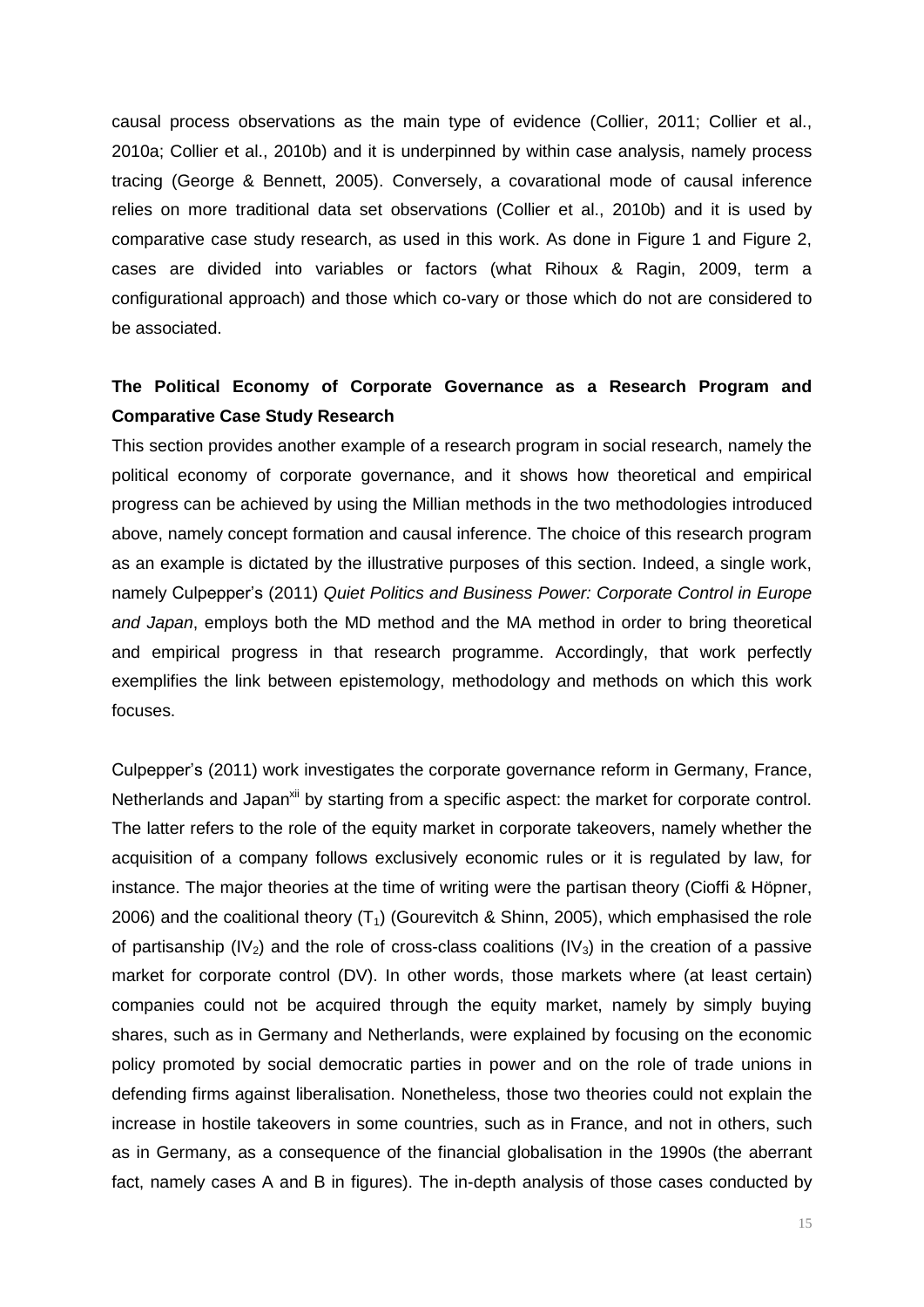the researcher led to the discovery of the aberrant fact for the theory  $T_1$  and to the identification of an alternative explanation: the difference in managers' preferences between countries  $(IV_1)$ . This explanation was formulated thanks to the use of the MD method by comparing the French and German reforms of the market for corporate controlxilli (or lack of in the latter) in the 1990s (i.e. the cases A and B) where the preferences of managers  $(IV<sub>1</sub>)$ differed but where partisanship (IV<sub>2</sub>) and cross-class coalitions (IV<sub>3</sub>) did not play a role and where different outcomes (DV) (consistent with managers' preferences) occurred.

The researcher went further by altering the assumptions of the protective belt on which T1 relied, namely that political institutions always matter, and identifies the factor  $X_1$ : issue salience. The result was a middle range theory: where issue salience is low  $(X_1)$  managers' preferences  $(IV_1)$  determine the reform of the market for corporate control (DV). The concepts that were part of that middle range theory were elaborated per genus et differentiam, namely by differentiating the categorization of concepts according to a new genus, namely the theory  $T_2$ . This re-categorization of  $T_1$  led the author to the theory T2 characterised by more extensive concepts: issue salience  $(X_1)$  and the political economy of corporate governance reform  $(Y)^{xiv}$ . In order to investigate that hypothesis and to generate a new universal theory the use of the MA method was necessary. Thus the level of analysis was shifted away from the market for corporate control in Germany and France and to the reform of political economy of corporate governance. By eliminating all the differences between France and Germany, mainly the political economic institutions such as the electoral system (majoritarian v. proportional), the mode of interest representation (pluralist v. neo-corporatism) and the variety of capitalism (liberal market economy v. coordinated market economy), the researcher concludes that issue salience is related to business power in corporate governance reform. It should be noticed that the latter is a more extensive and less intensive concept than the reform of market for corporate control. The finding was that regardless the individual country (or the issue at stake) managers co-opt the decisionmaking process when the salience of an issue is low: this is an ex adverso definition. The author identified a universal theory  $T_2$ : 'the theory of quiet politics implies that the political power of organized business is insensitive to the differences among the political institutions of advanced democracies' (Culpepper, 2011 p.179). Table 2 summarizes that two stage process. In conclusion,  $T_2$  represents a progress in the research program being explanatorily more powerful than  $T_1$  in that relying on more extensive concepts and being also (partially) empirically supported by evidence.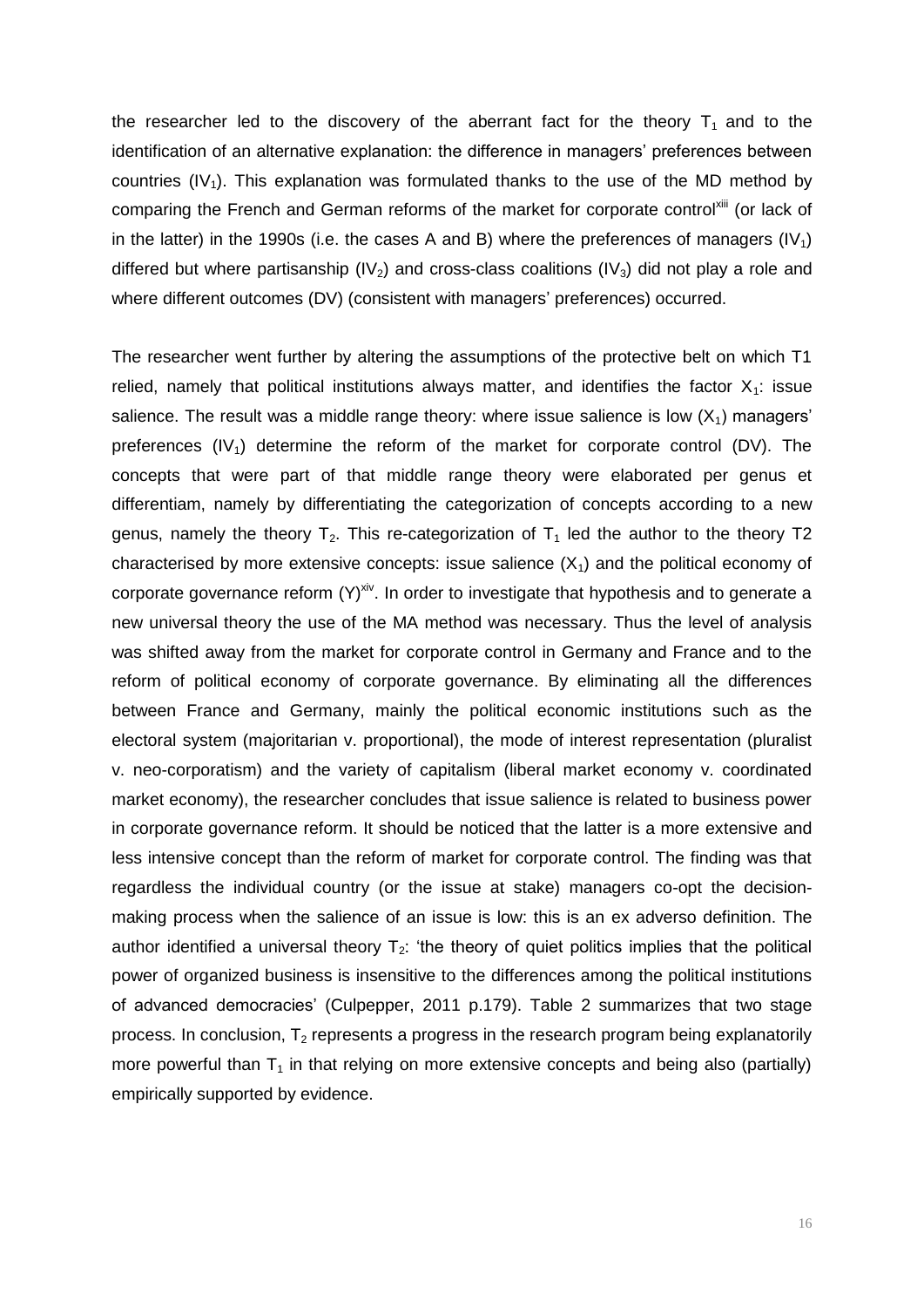First of all, it should be noticed that the theory of quiet politics does not modify the hard core thus respecting the negative heuristic: the theory assumes rational and utility maximiser actors, as it is the case for political economy. It is argued that business rationally adapts its lobbying strategies according to the institutional arena and whether the issues gains public and political attention. In this vein, it is similar to the coalitional and partisan theories. Furthermore, it follows the positive heuristic of the political economy of corporate governance, namely the explanation of corporate governance reforms in advanced democracies. Nonetheless, the theory of quiet politics modifies the assumptions in the protective belt on which  $T_1$  relied, namely the fact that different institutions always incentivise different patterns of behaviour. Furthermore,  $T_2$  represents a genuine theoretical progress in that not only does it explain the aberrant facts which the old theories could not account for but it also explains something more. That theory predicts that issue salience  $(X_1)$  determines the political power of organised business in corporate governance reform (Y). If issue salience  $(X_1)$  is high the role of partisanship  $(IV_2)$  or of broader societal actors  $(IV_3)$ determine the reform of the market for corporate control (DV), as claimed by  $T_1$ . Yet, the theory  $T_2$  explains also the scenario when issue salience is low, namely that organised business  $(IV_1)$  determines the reform of the market for corporate control (DV). In other words, it also explains the increase in hostile takeovers in countries, such as France, which the previous theories could not account for. On top of that, that theory explains also other aspects of corporate governance which are not used in its construction and which is not explained by the previous theories: for instance, the reform in executive pay in several countries in the 1990s, as demonstrated by Culpepper (2011) in the last section of the book.

#### **Conclusion**

In this work I argue that in order to fully exploit the comparative case study methods in social sciences the researcher has to take clear stances at the epistemological level and, relatedly, at the methodological level. The link between epistemology, methodology and methods needs to be substantiated. The Millian comparative methods allow research to progress both theoretically and empirically according to the research program. The latter represents the core tenet of Lakatos' philosophy of science and it sets out a series of epistemological guidelines according to which science (should) evolves. In their two methodological variants the Millian comparative methods provide the concept formation tools necessary to formulate a more theoretically powerful new theory as well as the inferential tools to (partially) confirm that theory.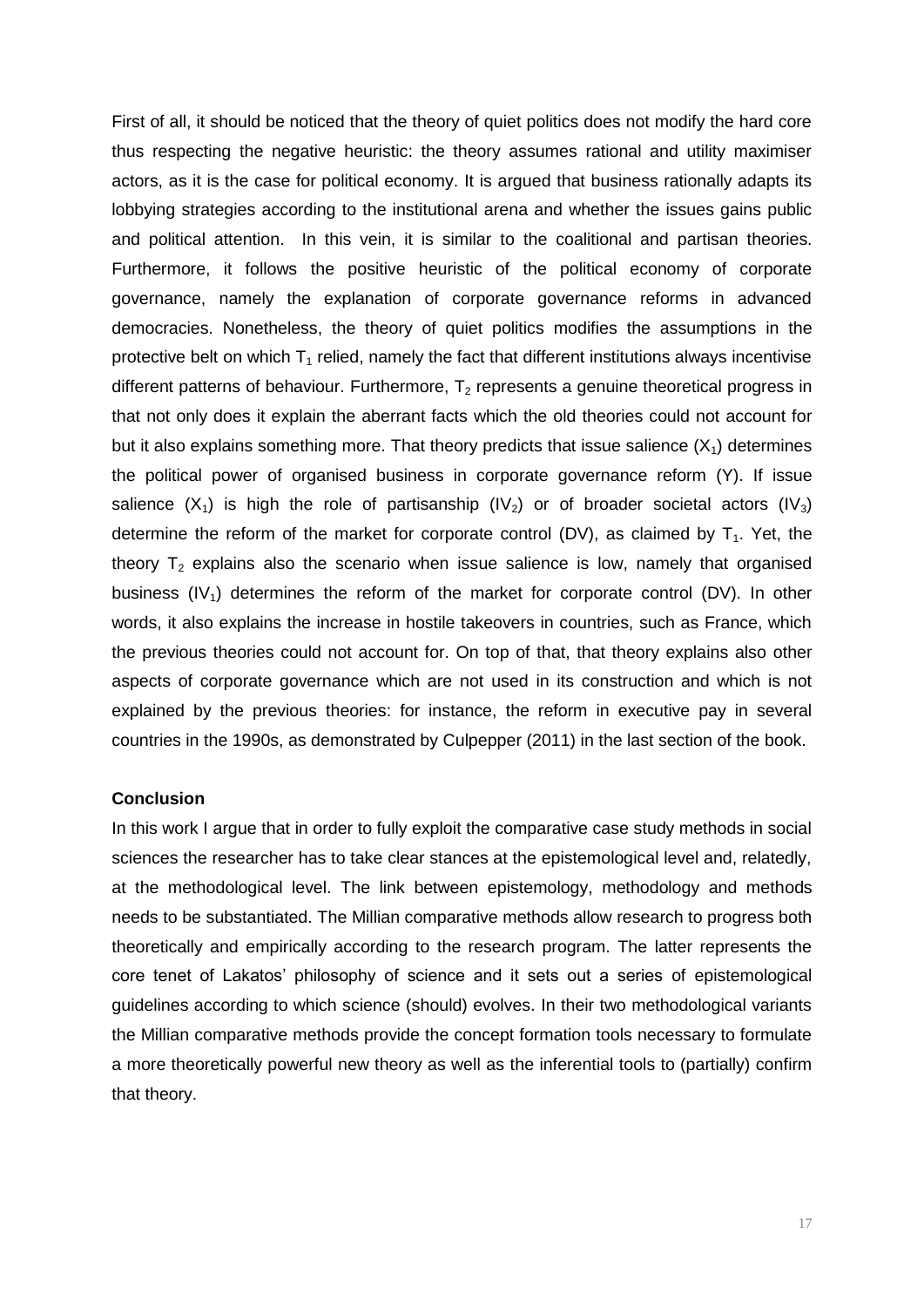Three conclusions may be drawn. Firstly, the discussion of the application of the Millian methods in social research demonstrates how the method of agreement (MA) is not inferior to the method of difference (MD) as sustained by the literature. Rather, they perform complementary functions indispensable to the researcher. Secondly and accordingly, the researcher can provide any body of literature with a substantial contribution by using comparative case study research. Last but not least, this work is in line with the new methodology literature which have recently argued in favour of the academic dignity of case study research. Rather, I conclude this work with a provocative claim: if used singularly and not in combination, comparative case study research is methodologically superior to its quantitative nemesis, namely statistical research. The former, indeed, is methodologically functional to theoretical progress as well as empirical progress whereas the latter whilst performing better in empirical progress is not functional to theoretical progress at all. The reason being that although statistical research can better cope with issues such as overdetermination and equifinality thus providing a theory with a more sound empirical investigation it does not perform a function which is crucial for the progress of research, namely concept formation.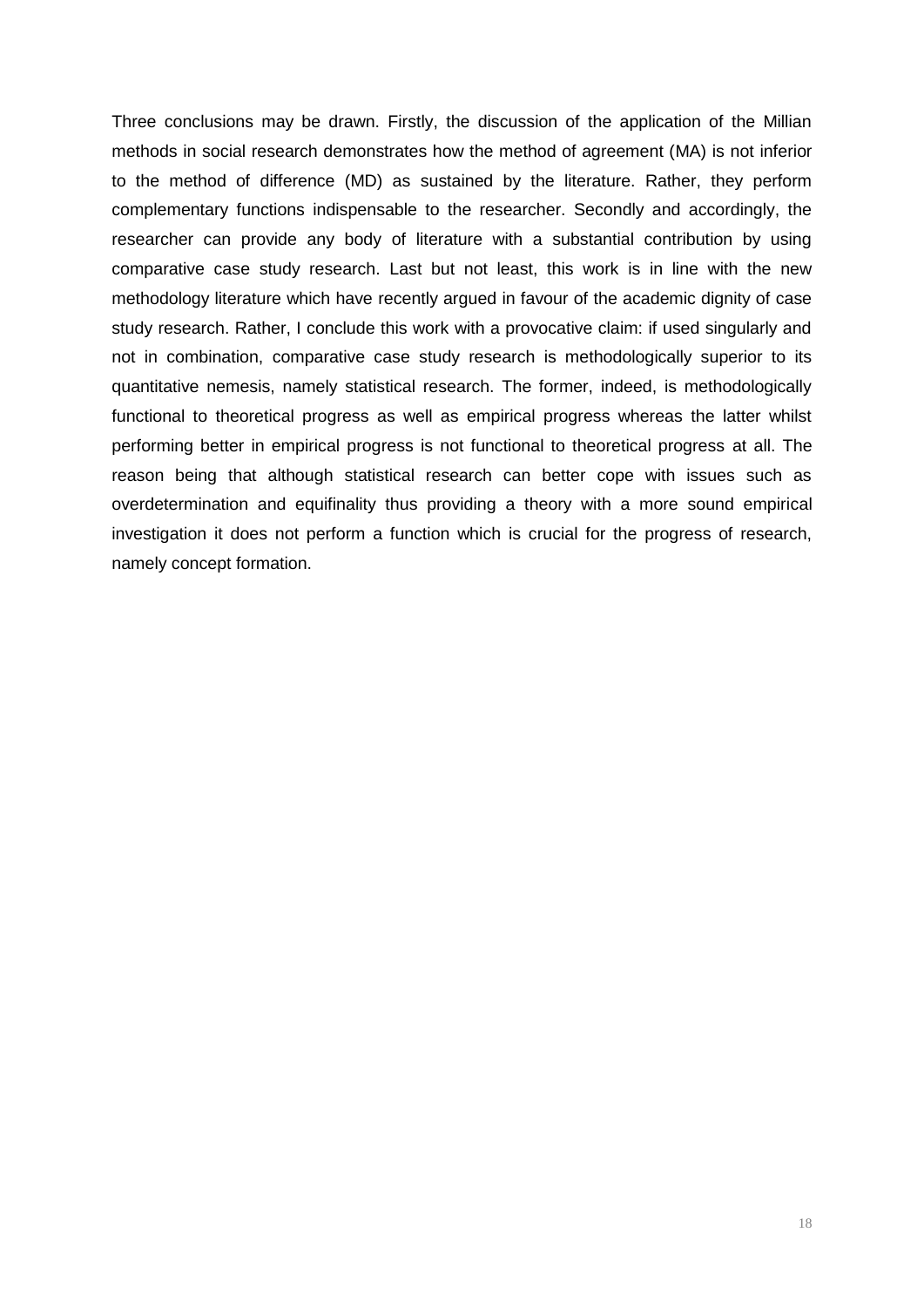# **Figures and Tables**

*Figure 1. The MA Method.*



| <b>MA</b>        | $\mathbf{A}$   | B        |
|------------------|----------------|----------|
| $\boldsymbol{Y}$ |                |          |
| X1               | 1              |          |
| X0               | $\prime$       |          |
| X2               | $\overline{0}$ |          |
| X3               |                | $\Omega$ |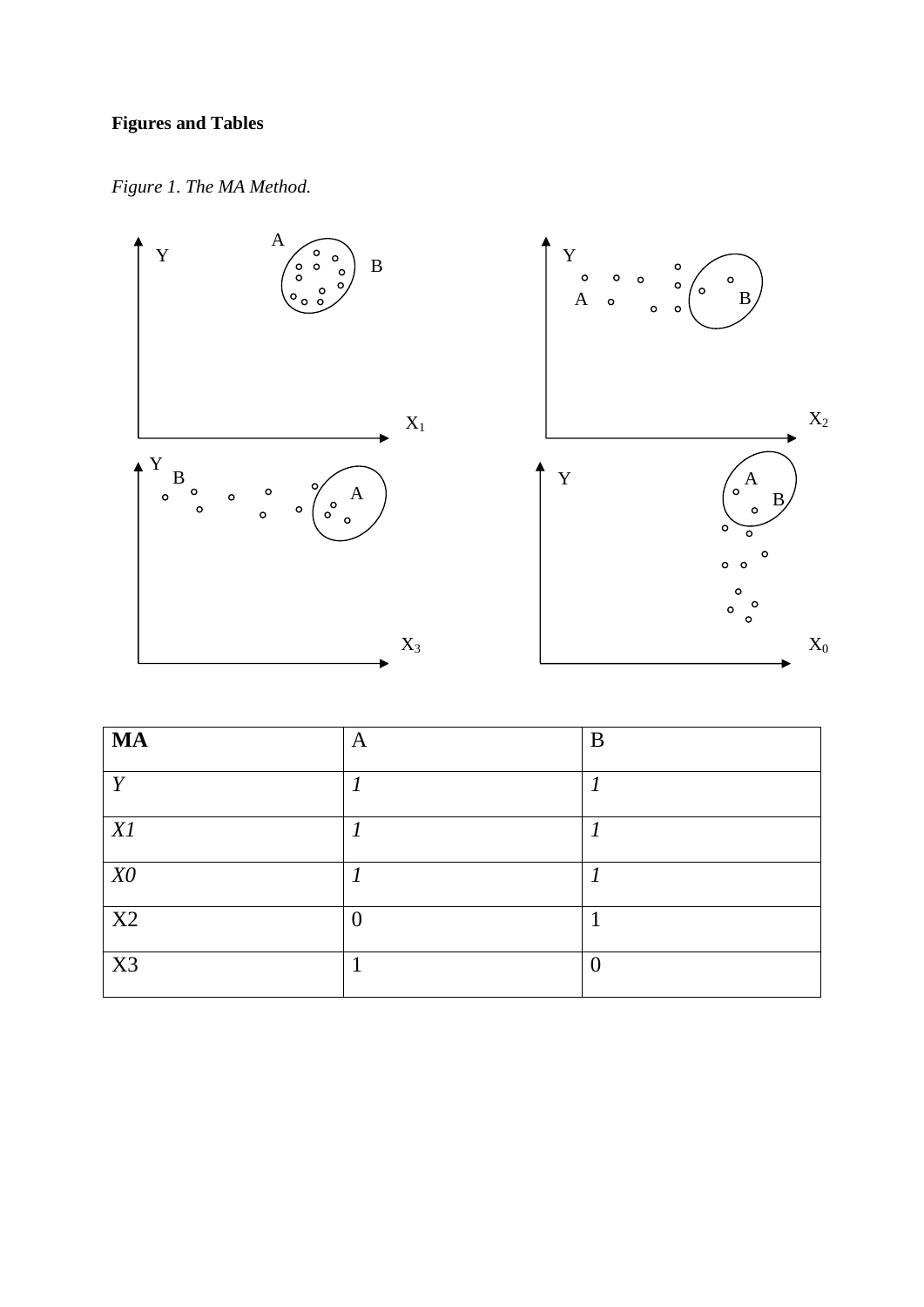



| <b>MD</b>       | A | B        |
|-----------------|---|----------|
| DV              |   | $\theta$ |
| <b>IV1</b>      |   | $\theta$ |
| IV <sub>0</sub> |   | 0        |
| IV <sub>2</sub> |   |          |
| IV3             |   |          |
| IV4             | 0 | $\theta$ |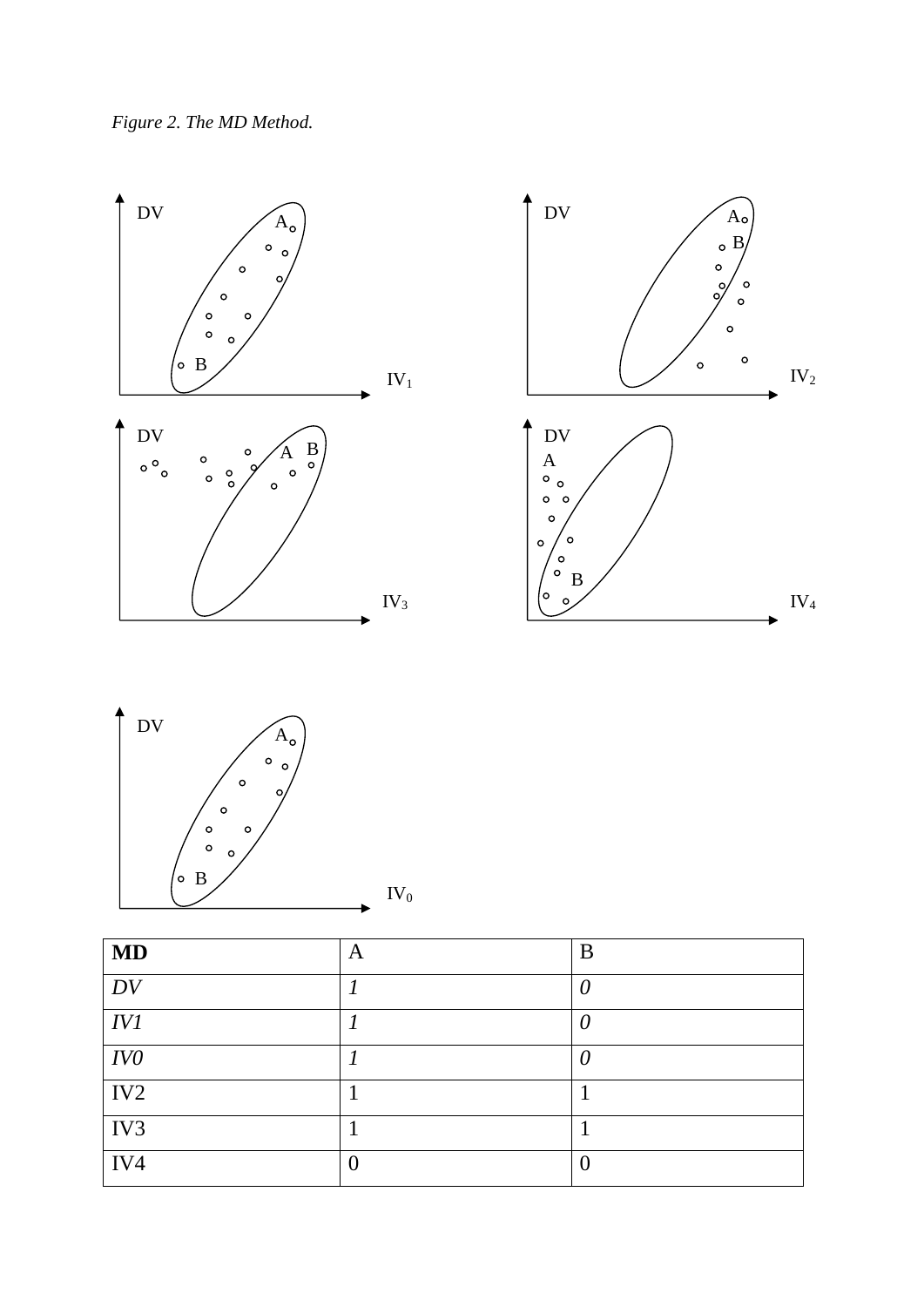|  |  |  |  |  |  | Table 1. The MD and the MA Methods: a Comparison. |
|--|--|--|--|--|--|---------------------------------------------------|
|--|--|--|--|--|--|---------------------------------------------------|

|                          | <b>MD</b>           | <b>MA</b>                   |
|--------------------------|---------------------|-----------------------------|
| Scope of claim           | Internal validity   | External validity           |
| Content of claim         | Necessary cause     | Sufficient cause            |
|                          | Cause of an outcome | Outcome of a cause          |
| Practical considerations |                     | Low variance in the outcome |
|                          |                     | (e.g. rare events)          |
| Type of variance         | Temporal            | Spatial                     |
| Main issue               | Overdetermination   | Equifinality                |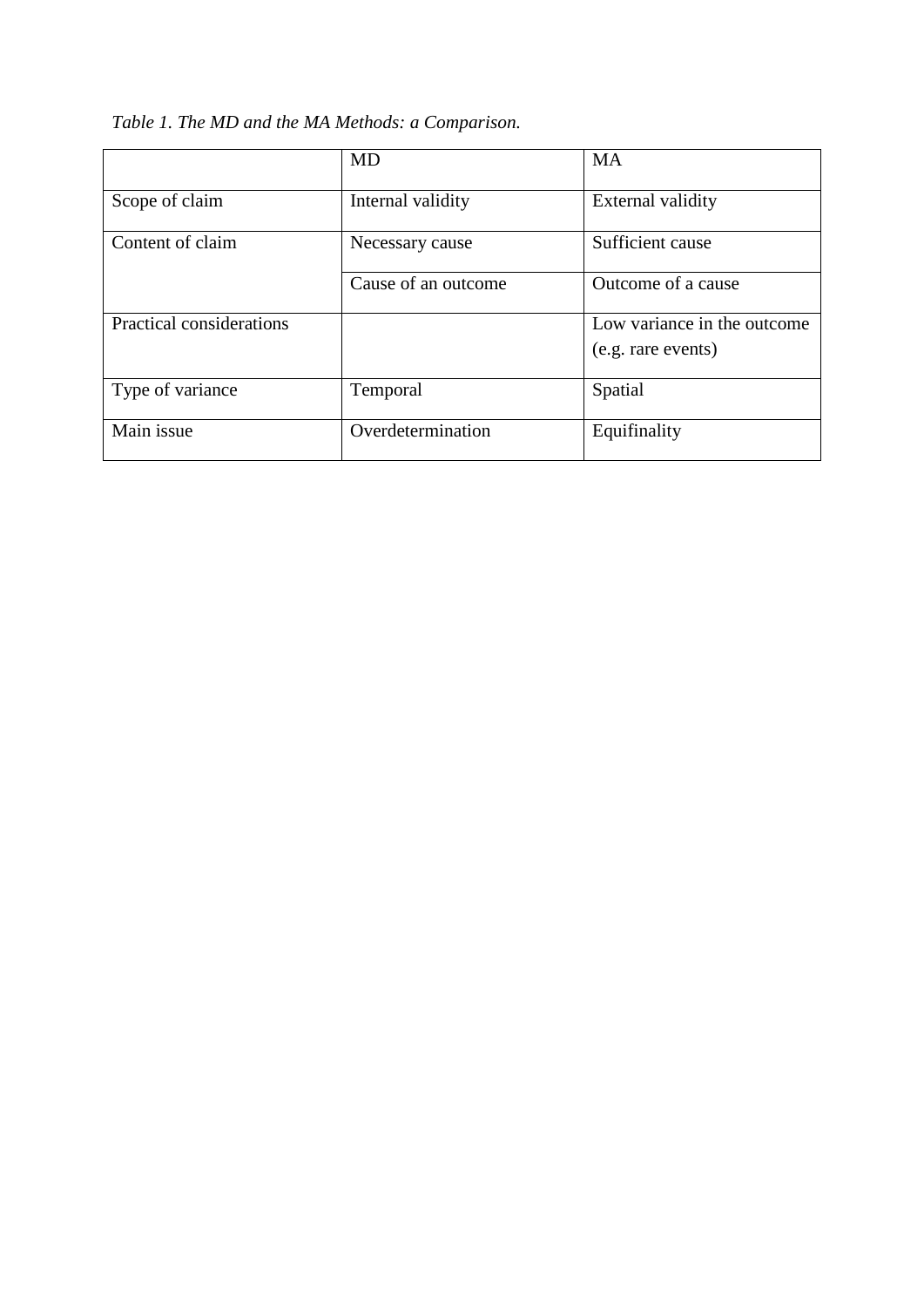*Figure 3. The Research Program.*

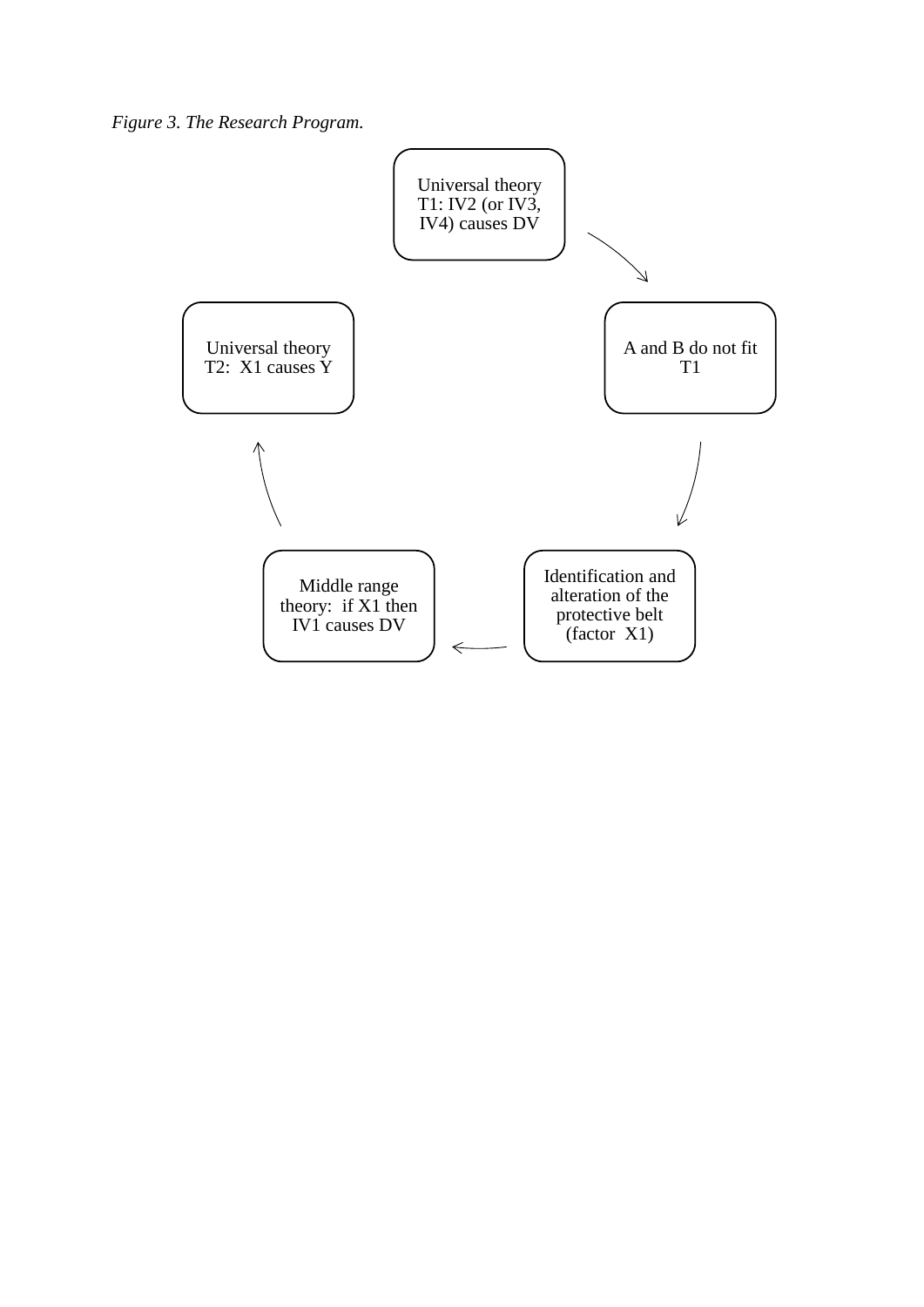*Table 2. The MD v. MA Methods: an Example.*

| <b>MD</b>                                 | French reform of the market<br>for corporate control in<br>1990s | German reform of the market<br>for corporate control in 1990s |
|-------------------------------------------|------------------------------------------------------------------|---------------------------------------------------------------|
| Corporate governance<br>reform            | $1-reform$                                                       | $0$ - no reform                                               |
| Managers' preferences                     | 1 -managers' preferences in<br>favour of reform                  | 0- managers' preferences<br>against reform                    |
| Societal actors                           | 0- no role of cross-class<br>coalitions                          | 0- no role of cross-class<br>coalitions                       |
| Partisanship                              | 0- no role of parties                                            | 0- no role of parties                                         |
|                                           |                                                                  |                                                               |
| <b>MA</b>                                 | Corporate governance reform                                      | Corporate governance reform                                   |
| <b>Business power in policy</b><br>change | 1-business power                                                 | 1-business power                                              |
| Salience                                  | 1-low salience                                                   | 1 -low salience                                               |
| <b>VoC</b>                                | 0-LME                                                            | 1-CME                                                         |
| Electoral system                          | 1-majoritarian                                                   | 0-proportional                                                |
| Mode of interest<br>representation        | 1-pluralism                                                      | 0-neocorporatism                                              |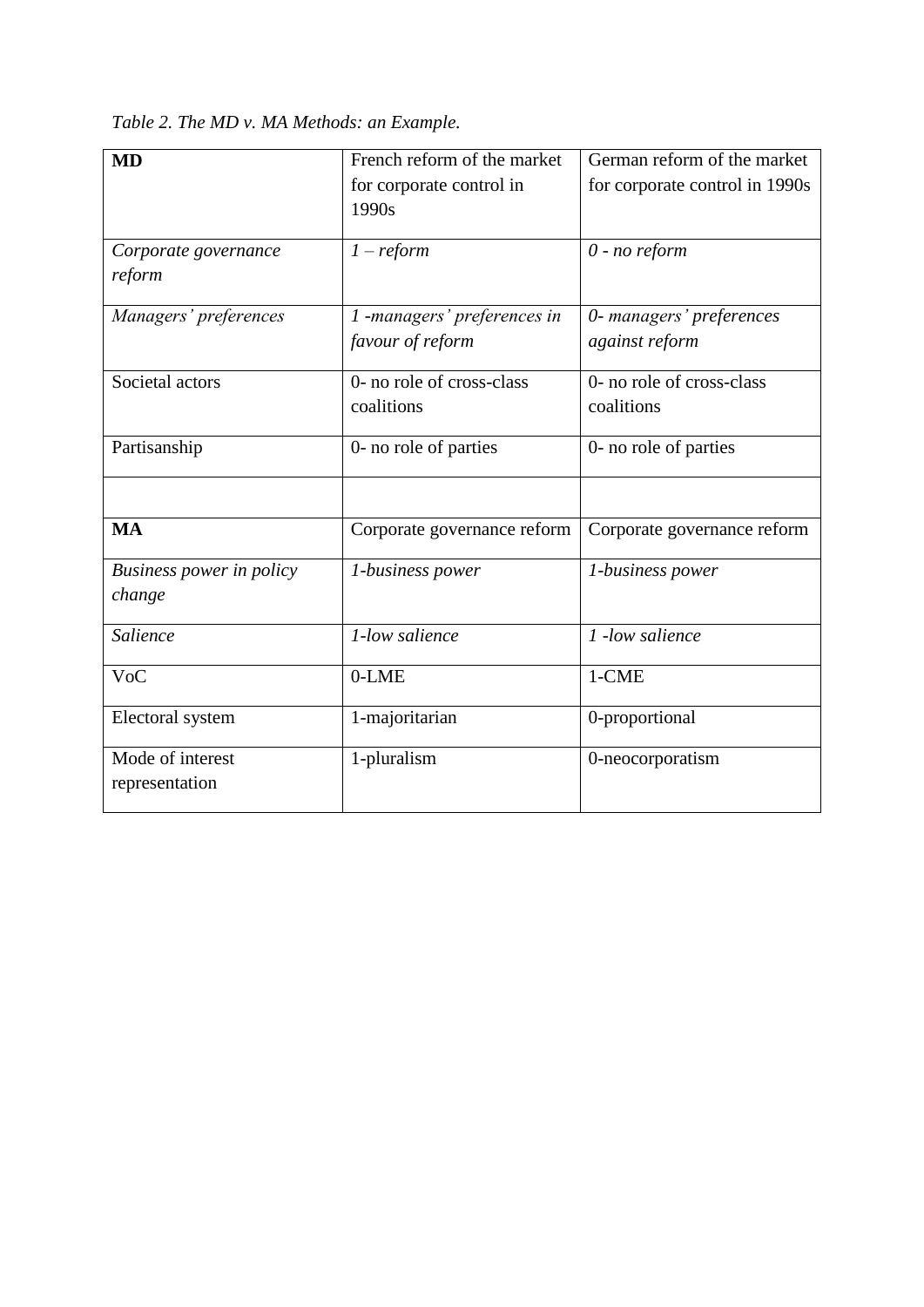# **References**

Aarøe, L., & Petersen, M. B. (2013). Hunger Games: Fluctuations in Blood Glucose Levels Influence Support for Social Welfare. *Psychological Science, 20*(10), 1-7.

Arrow, K. J. (1963). *Social Choice and Individual Values*: Yale University Press.

Austen-Smith, D. (2009). Economic Methods in Positive Political Theory. In D. A. Wittman & B. R. Weingast (Eds.), *The Oxford Handbook of Political Economy*. Oxford: Oxford University Press.

Bartley, W. W. (1968). Theories of demarcation between science and metaphysics. In I. Lakatos & A. Musgrave (Eds.), *Problems in the Philosophy of Science, Proceedings of the International Colloquium in the Philosophy of Science* (Vol. 3, pp. 40-64). Amsterdam: North-Holland Publishing Company.

Bartolini, S. (1993). On Time and Comparative Research. *Journal of Theoretical Politics, 5*(2), 131-167.

Bloch, M. (1934). Une Etude Regionale: Geographie ou Historie? *Annales d'Historie Economique et Sociale*.

Bunge, M. (1982). Demarcating Science from Pseudoscience. *Fundamenta Scientiae, 3*, 369-388.

Cioffi, J. W., & Höpner, M. (2006). The Political Paradox of Finance Capitalism: Interests, Preferences, and Center-Left Party Politics in Corporate Governance Reform. *Politics & Society, 34*(4), 463-502.

Collier, D. (2011). Understanding Process Tracing. *PS: Political Science & Politics, 44*(04), 823-830.

Collier, D., Brady, H. E., & Seawright, J. (2010a). Outdated Views of Qualitative Methods: Time to Move On. *Political Analysis, 18*(4), 506-513.

Collier, D., Brady, H. E., & Seawright, J. (2010b). Sources of Leverage in Causal Inference: Toward an Alternative View of Methodology. In H. E. Brady & D. Collier (Eds.), *Rethinking Social Inquiry Diverse Tools, Shared Standards*: ROWMAN & LITTLEFIELD PUBLISHERS, INC.

Culpepper, P. D. (2001). Employers, Public Policy, and the Politics of Decentralized Cooperation in Germany and France. In P. A. Hall & D. Soskice (Eds.), *Varieties of Capitalism: The Institutional Foundations of Comparative Advantage*. Oxford: Oxford University Press.

Culpepper, P. D. (2011). Quiet Politics and Business Power: Corporate Control in Europe and Japan. Cambridge: Cambridge University Press.

Cusack, T. R., Iversen, T., & Soskice, D. (2007). Economic Interests and the Origins of Electoral Systems. *American Political Science Review, 101*(03), 373-391.

Della Porta, D. (2008). Comparative analysis: case-oriented versus variable-oriented research. In D. Della Porta & K. Micheal (Eds.), *Approaches and Methodologies in the Social Sciences: A Pluralist Perspective*. Cambridge, UK: Cambridge University Press.

Downs, A. (1957). An Economic Theory of Political Action in a Democracy. *Journal of Political Economy, 65*(2), 135-150.

Elman, C., & Elman, M. F. (2003a). Introduction. Appraising Progress in International Relations Theory. In C. Elman & M. F. Elman (Eds.), *Progress in International Relations Theory: Appraising the Field*: MIT Press.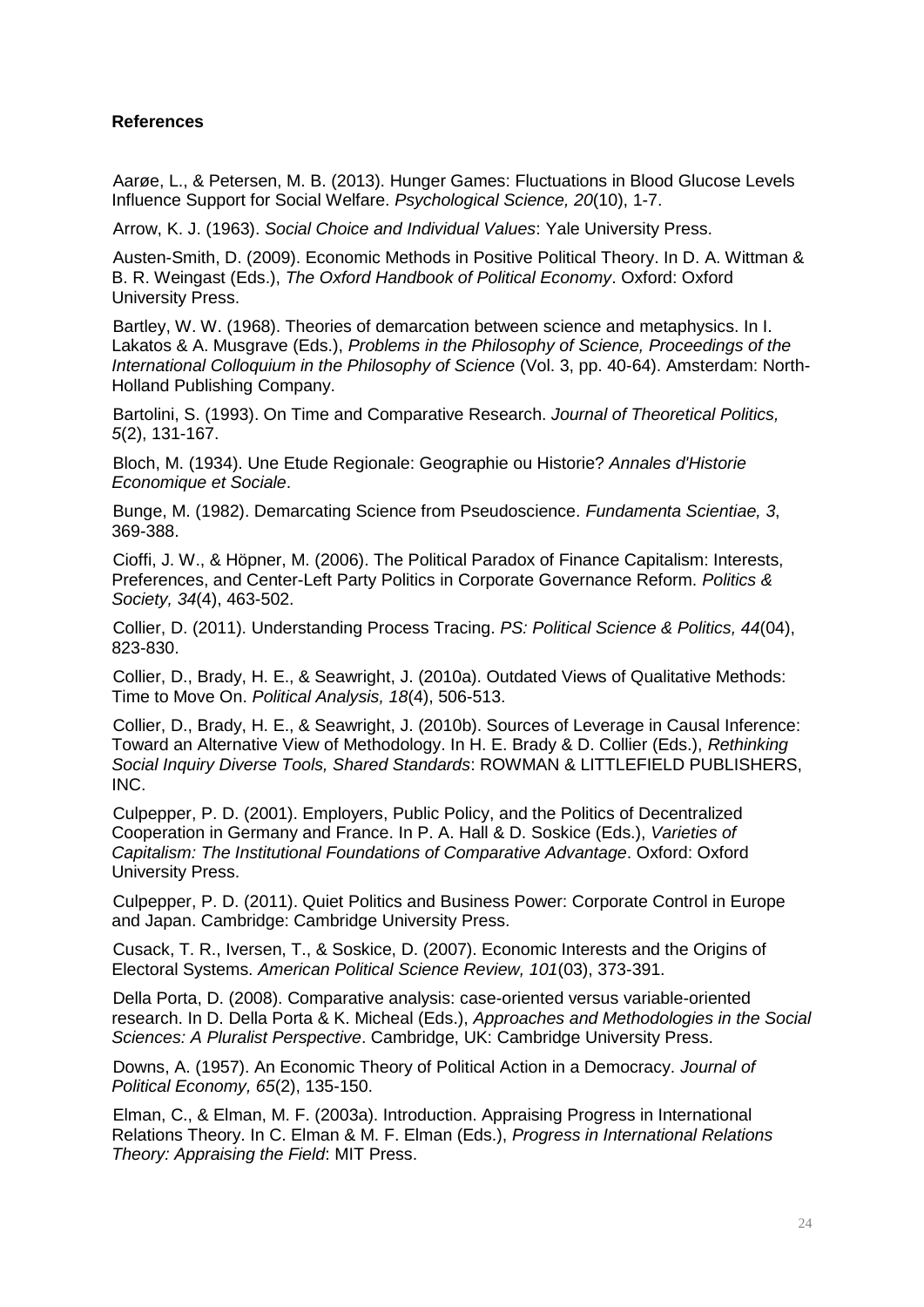Elman, C., & Elman, M. F. (2003b). Lessons from Lakatos. In C. Elman & M. F. Elman (Eds.), *Progress in International Relations Theory: Appraising the Field*: MIT Press.

Esping-Andersen. (1990). *The three worlds of welfare capitalism*. Cambridge: Polity.

Esping-Andersen, G., & Korpi, W. (1984). Social Policy and Class Politics in Postwar Capitalism: Scandinavia, Austria and Germany. In J. Goldthorpe (Ed.), *Order and Conflict in Contemporary Capitalism*. Oxford: Clarendon.

Geddes, B. (1990). How the Cases You Choose Affect the Answers You Get: Selection Bias in Comparative Politics. *Political Analysis, 2*(1), 131-150.

George, A. L., & Bennett, A. (2005). *Case Studies and Theory Development in the Social Sciences*: MIT Press.

Gerring, J. (2004). What Is a Case Study and What Is It Good for? *The American Political Science Review, 98*(2), 341-354.

Gerring, J. (2007a). *Case Study Research: Principles and Practices*: Cambridge University Press.

Gerring, J. (2007b). Is There a (Viable) Crucial-Case Method? *Comparative Political Studies, 40*(3), 231-253.

Gerring, J. (2008). The Mechanismic Worldview: Thinking inside the Box. *British Journal of Political Science, 38*(1), 161-179.

Goertz, G. (2006). *Social science concepts: A user's guide*: Princeton University Press.

Goertz, G., & Levy, J. S. (2007). Causal Explanation, Necessary Conditions, and Case Studies. In G. Goertz & J. S. Levy (Eds.), *Explaining War and Peace: Case Studies and Necessary Condition Counterfactuals* (pp. 9-45). New York: Routledge.

Goldthorpe, J. H. (1984). The end of convergence: Corporatist and dualist tendencies in modern Western societies. In J. H. Goldthorpe (Ed.), *Order and conflict in contemporary capitalism*. Oxford: Clarendon

Goldthorpe, J. H. (2001). Causation, Statistics, and Sociology. *European Sociological Review, 17*(1), 1-20.

Gourevitch, P. A., & Shinn, J. (2005). *Political Power and Corporate Control: The New Global Politics of Corporate Governance*: Princeton University Press.

Hall, P. A. (2003). Aligning Ontology and Methodology in Comparative Research. In J. Mahoney & D. Rueschemeyer (Eds.), *Comparative Historical Analysis in the Social Sciences* (pp. 373-406). New York: Cambridge University Press.

Hall, P. A. (2013). Tracing the Progress of Process Tracing. *Eur Polit Sci, 12*(1), 20-30.

Hall, P. A., & Taylor, R. C. R. (1996). Political Science and the Three New Institutionalisms\*. *Political Studies, 44*(5), 936-957.

Hancké, B. (2009). *Intelligent Research Design: A Guide for Beginning Researchers in the Social Sciences*: OUP Oxford.

Iversen, T. (2008). Capitalism and Democracy. In D. A. R. a. B. R. Weingast (Ed.), *The Oxford Handbook of Political Economy*. Oxford, United Kingdom: Oxford University Press.

Iversen, T., & Soskice, D. (2006). Electoral Institutions and the Politics of Coalitions: Why Some Democracies Redistribute More Than Others. *American Political Science Review, 100*(02), 165-181.

King, G., Keohane, R. O., & Verba, S. (1994). *Designing Social Inquiry: Scientific Inference in Qualitative Research*: Princeton University Press.

Korpi, W. (1983). *The Democratic Class Struggle*. London: Routledge & Kegan Paul.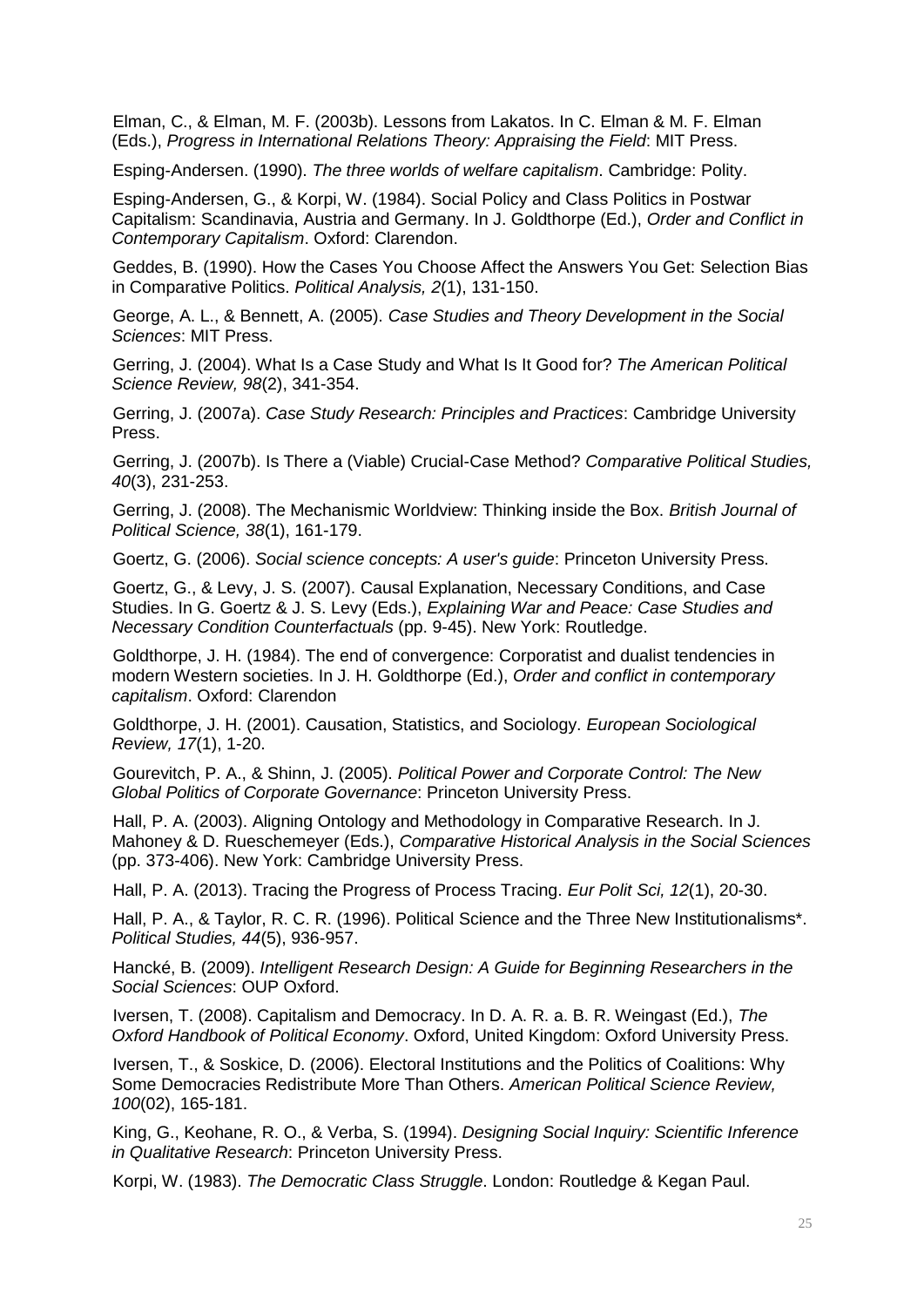Kuhn, T. S. (1974). Logic of Discovery or Psychology of Research? In P. A. Schilpp (Ed.), *The Philosophy of Karl Popper* (Vol. xiv, pp. 798-819). Open Court: La Salle.

Kuhn, T. S. (1996). *The Structure of Scientific Revolutions*: University of Chicago Press.

Lakatos, I. (1970). Falsification and the Methodology of Research program. In I. Lakatos & A. Musgrave (Eds.), *Criticism and the Growth of Knowledge* (pp. 91-197). Cambridge: Cambridge University Press.

Lakatos, I., Feyerabend, P., & Motterlini, M. (1999). *For and Against Method: Including Lakatos's Lectures on Scientific Method and the Lakatos-Feyerabend Correspondence*: University of Chicago Press.

Lakatos, I., & Musgrave, A. (1970). *Criticism and the Growth of Knowledge: Volume 4: Proceedings of the International Colloquium in the Philosophy of Science, London, 1965*: Cambridge University Press.

Lakatos, I., Worrall, J., & Currie, G. (1980). *The Methodology of Scientific Research Programmes: Volume 1: Philosophical Papers*: Cambridge University Press.

Lange, P. (1984). Unions, Workers and Wage Regulation in Advanced Industrial Democracies: The Rational Bases of Consent. In J. Godthorpe (Ed.), *Order and Conflict in Contemporary Capitalism*: Clarendon.

Lijphart, A. (1971). Comparative Politics and the Comparative Method. *The American Political Science Review, 65*(3), 682-693.

Lipset, S. M., & Rokkan, S. (1967). *Party systems and voter alignments: cross-national perspectives*: Free Press.

Mahoney, J. (2010). After KKV: The New Methodology of Qualitative Research. *World Politics, 62*(01), 120-147.

Meltzer, A. H., & Richard, S. F. (1981). A Rational Theory of the Size of Government. *Journal of Political Economy, 89*(5), 914-927.

Mill, J. S. (1888). *A System of Logic, Ratiocinative and Inductive: Being a Connected View of the Principles of Evidence and the Methods of Scientific Investigation*: Harper & Brothers.

Moene, K. O., & Wallerstein, M. (2001). Inequality, Social Insurance, and Redistribution. *The American Political Science Review, 95*(4), 859-874.

O'Connor, J. S., & Olsen, G. M. (1998). *Power Resources Theory and the Welfare State: A Critical Approach : Essays Collected in Honour of Walter Korpi*: University of Toronto Press.

Odell, J. S. (2001). Case Study Methods in International Political Economy. *International Studies Perspectives, 2*(2), 161-176.

Olson, M. (1965). *The Logic of Collective Action: Public Goods and the Theory of Groups*: Harvard University Press.

Olson, M. (1982). *The Rise and Decline of Nations*: Yale University Press.

Popper, K. (1962). *Conjectures and refutations. The growth of scientific knowledge*. New York: Basic Books.

Przeworski, A., & Teune, H. (1970). *The logic of comparative social inquiry*: Wiley-Interscience.

Przeworski, A., & Wallerstein, M. (1982). The Structure of Class Conflict in Democratic Capitalist Societies. *The American Political Science Review, 76*(2), 215-238.

Ragin, C. C. (1987). *The Comparative Method: Moving Beyond Qualitative and Quantitative Strategies*: University of California Press.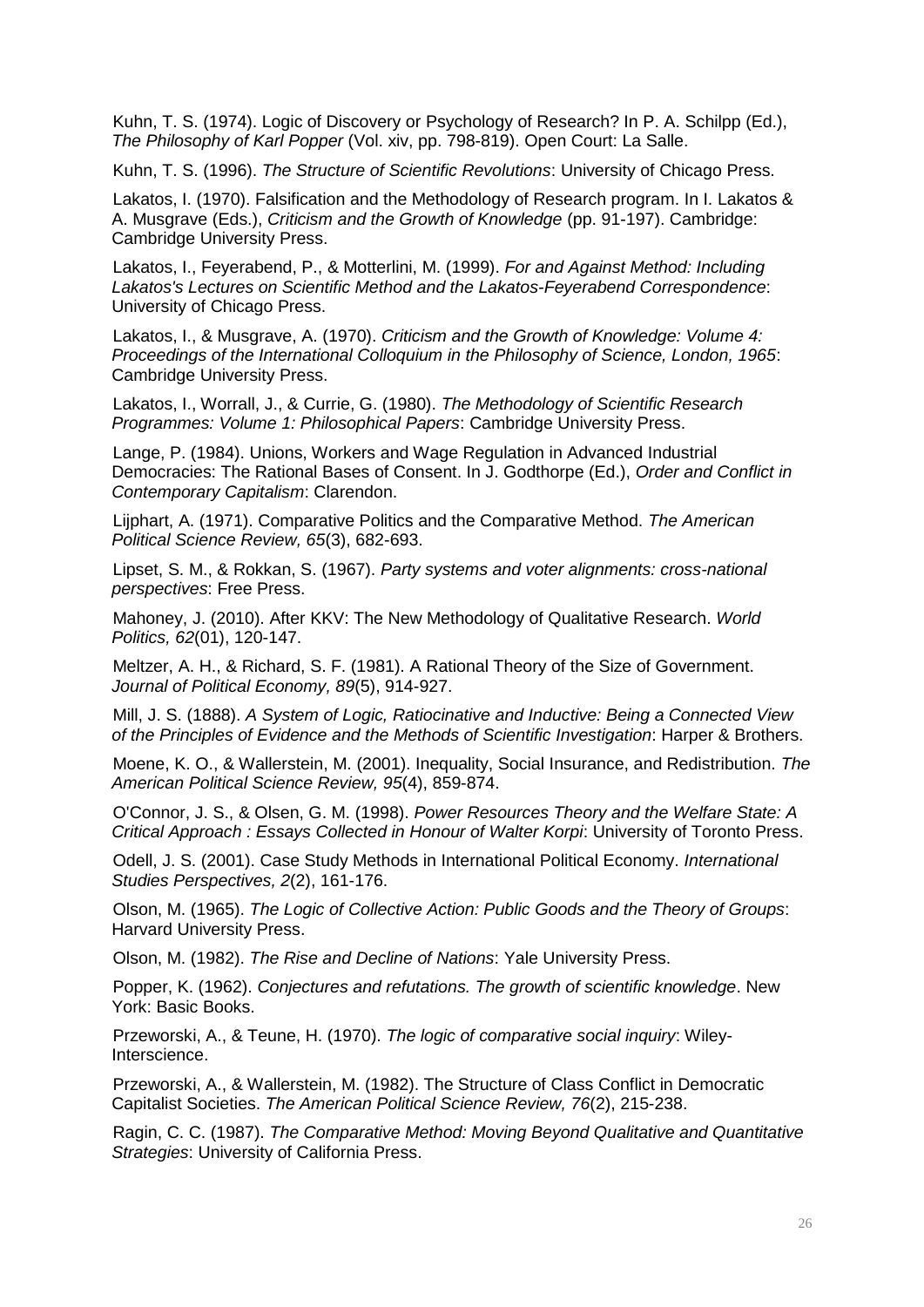Ragin, C. C. (2010). Turning the Tables: How Case-Oriented Research Challenges Variable-Oriented Research. In H. E. Brady & D. Collier (Eds.), *Rethinking Social Inquiry: Diverse Tools, Shared Standards*: Rowman & Littlefield Publishers, Inc.

Rihoux, B., & Ragin, C. C. (2009). *Configurational comparative methods : qualitative comparative analysis (QCA) and related techniques*. Thousand Oaks: Sage.

Rohlfing, I. (2013). What is the Relation Between Comparative Historical Analysis and 'Ordinary' Case Studies? *Eur Polit Sci, 12*(1), 16-19.

Rokkan, S. (1970). *Citizens, elections, parties: approaches to the comparative study of the processes of development*: McKay.

Rose, R. (1991). Comparing Forms of Comparative Analysis. *Political Studies, 39*(3), 446- 462.

Sartori, G. (1970). Concept Misformation in Comparative Politics. *The American Political Science Review, 64*(4), 1033-1053.

Scharpf, F. W. (1984). Economic and Institutional Constraints of Full-Employment Strategies: Sweden, Austria, and Western Germany, 1973-1982. In J. Goldthorpe (Ed.), *Order and Conflict in Contemporary Capitalism*. Oxford: Clarendon

Schmitter, P. C. (2008). The design of social and political research. In D. Della Porta & M. Keating (Eds.), *Approaches and Methodologies in the Social Sciences: A Pluralist Perspective*. Cambridge, UK: Cambridge University Press.

Skocpol, T. (1984). *Vision and Method in Historical Sociology*: Cambridge University Press.

Skocpol, T. (1991). *States and Social Revolutions: A Comparative Analysis of France, Russia, and China*: Cambridge University Press.

Skocpol, T., & Somers, M. (1980). The Uses of Comparative History in Macrosocial Inquiry. *Comparative Studies in Society and History, 22*(2), 174-197.

Vennesson, P. (2008). Case studies and Process tracing. In D. Della Porta & M. Keating (Eds.), *Approaches and Methodologies in the Social Sciences* (pp. 223-239). Cambridge: Cambridge University Press.

Waltz, K. N. (2003). Thoughts about Assaying Theories. In C. Elman & M. F. Elman (Eds.), *Progress in International Relations Theory: Appraising the Field*: MIT Press.

Wittgenstein, L. (1958). *Philosophical investigations*. New Jersey: Prentice Hall.

**.** 

Wittman, D. A., & Weingast, B. R. (2009). The Reach of Political Economy. In D. A. W. a. B. R. Weingast (Ed.), *The Oxford Handbook of Political Economy*. Oxford: Oxford University Press.

<sup>&</sup>lt;sup>i</sup> Although I acknowledge that the clear definition of concepts is indispensable in any type of research, the argument is that differently from large N studies based on statistical analysis, for instance, comparative case study research can perform the concept formation function along with the inferential one common to any other method. Indeed, only the in-depth description of how a political or social phenomenon occurs in a given setting combined with the comparison of that instance with another in place in another setting can include all the relevant characteristics of that phenomenon and exclude all others. Accordingly, I argue that researchers should exploit this comparative advantage of comparative case study research also because categorisation is the condicio sine qua non for inferring causal relationships in social research (Sartori, 1970)

ii Gerring (2007) identifies nine ways to select cases, all of which are based on the relationship between the case(s) and the population of interest.

<sup>&</sup>lt;sup>iii</sup> Other than their popularity in social science research, two other factors make the focus on those two methods relevant. Firstly, the combination of the method of agreement and the method of different represents an effective and efficient way to infer causal relations, as argued below. Secondly, they are the basis of the configurational/covarational approach to case study research, which is used also by more nuanced methods, such as Ragin's (1987) Qualitative Comparative Analysis (QCA).